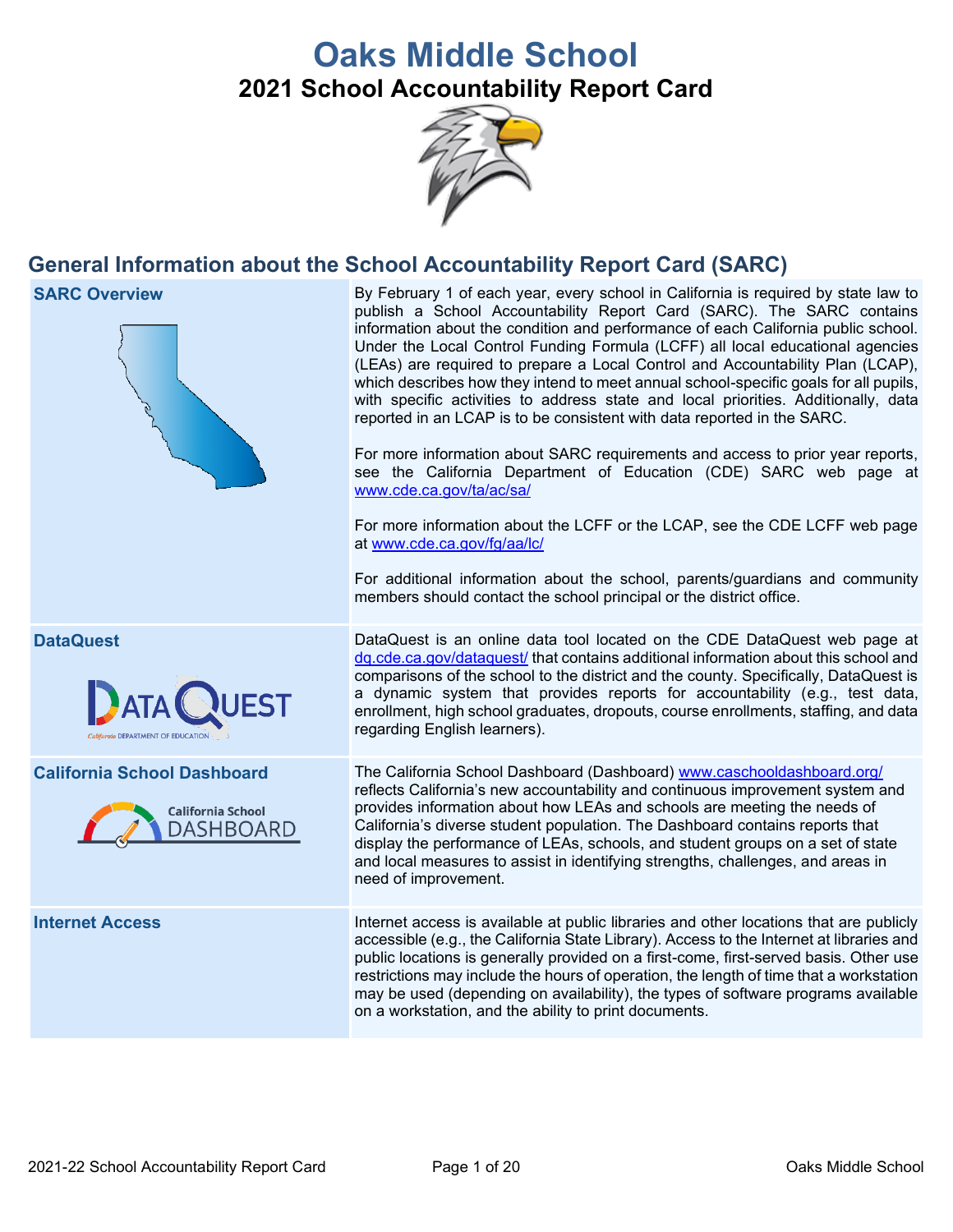#### **2021-22 School Contact Information**

| <b>School Name</b>                                | Oaks Middle School     |
|---------------------------------------------------|------------------------|
| <b>Street</b>                                     | 1221 South Oaks Avenue |
| City, State, Zip                                  | Ontario                |
| <b>Phone Number</b>                               | 909-988-2050           |
| <b>Principal</b>                                  | Nick Zajieck           |
| <b>Email Address</b>                              | Nick.Zajieck@omsd.net  |
| <b>School Website</b>                             | omsd.net/Oaks          |
| County-District-School (CDS) Code 3667819-6113476 |                        |

#### **2021-22 District Contact Information**

| <b>District Name</b>            | Ontario-Montclair School District |  |  |
|---------------------------------|-----------------------------------|--|--|
| <b>Phone Number</b>             | $(909)$ 459-2500                  |  |  |
| <b>Superintendent</b>           | Dr. James Q. Hammond              |  |  |
| <b>Email Address</b>            | info@omsd.net                     |  |  |
| <b>District Website Address</b> | https://www.omsd.net              |  |  |

#### **2021-22 School Overview**

Welcome to Oaks Middle School! Oaks Middle School is one of six middle schools in the Ontario Montclair School district located in San Bernardino County, CA. Oaks Middle School opened its doors in the Fall of 1996 and currently serves approximately 800 students in grades 7-8. At Oaks Middle School, we strive to ensure that every student has a safe, positive, and academically rich school experience. Our school-wide focus areas include: (1) Providing high-quality instruction that will prepare students for success in a global society, (2) Fostering health and wellness in a safe and positive environment, and (3) Promoting a college-bound and career-driven culture. Our staff members are highly qualified and dedicated to the achievement of ALL students. The Mission of Oaks Middle School is to close the achievement gap by providing every student with a complete comprehensive education that prepares them for future learning and success in a global society.

Oaks Middle School is an AVID (Advancement Via Individual Determination) National Demonstration School, an AVID Site of Distinction, and was awarded the AVID Site Team Advocacy award. We strive to ensure that AVID strategies are utilized school-wide. Our school-wide AVID College readiness program plays a key role in preparing our students to be successful in high school, college, and in their future careers. Oaks Middle School is a PBIS (Positive Behavior Intervention and Supports) school and has achieved Gold and Platinum recognition for our efforts to create a safe and positive learning culture for students, staff, and families. Through PBIS, Oaks Middle School has taken many steps to develop a positive school climate that promotes respect for diversity, social responsibility, and effective interpersonal and communication skills. Oaks Middle school is a community of safe, respectful, and responsible learners.

### **About this School**

| 2020-21 Student Enrollment by Grade Level |                           |  |  |  |
|-------------------------------------------|---------------------------|--|--|--|
| <b>Grade Level</b>                        | <b>Number of Students</b> |  |  |  |
| <b>Grade 7</b>                            | 409                       |  |  |  |
| Grade 8                                   | 389                       |  |  |  |
| <b>Total Enrollment</b>                   | 798                       |  |  |  |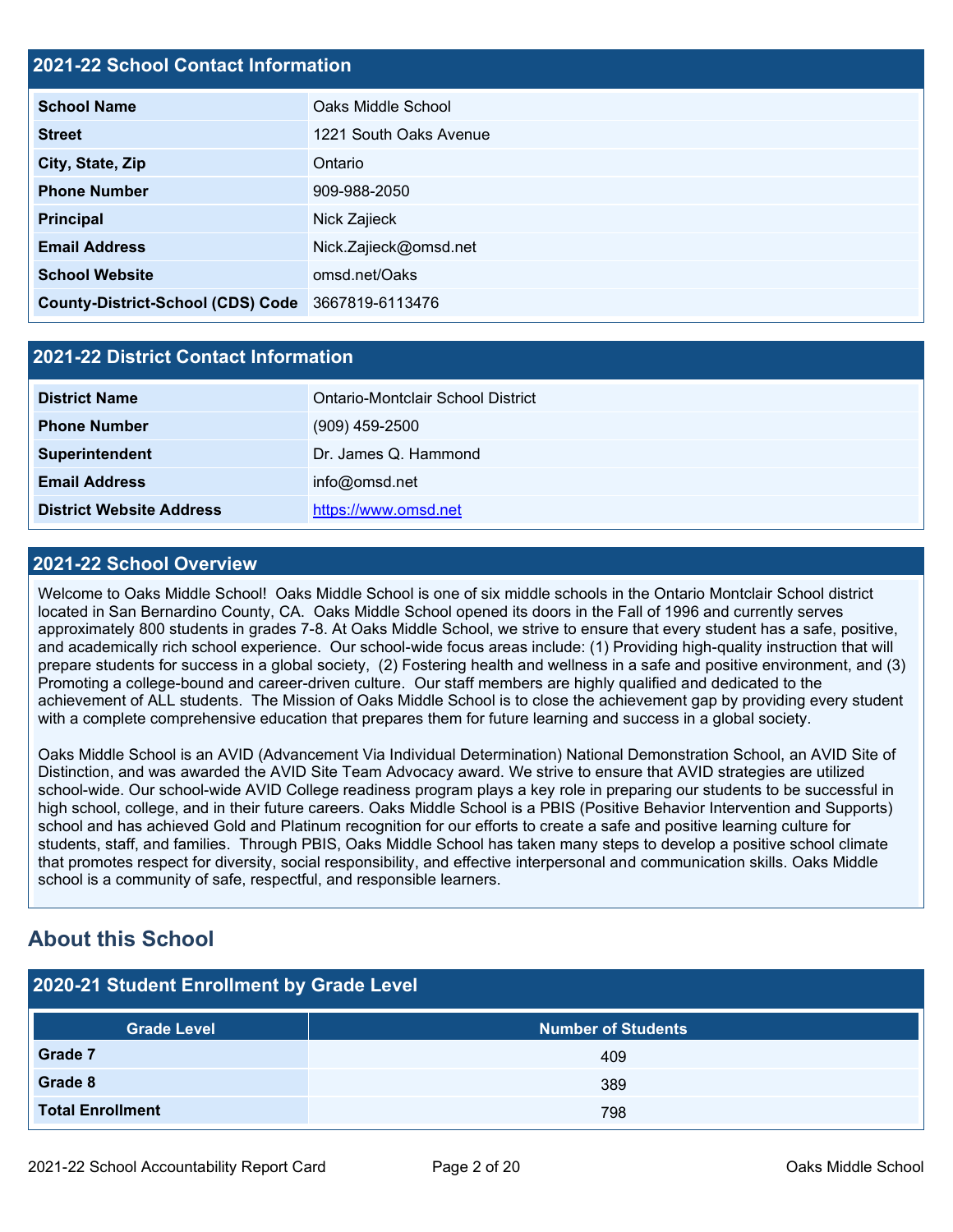### **2020-21 Student Enrollment by Student Group**

| <b>Student Group</b>                   | <b>Percent of Total Enrollment</b> |
|----------------------------------------|------------------------------------|
| Female                                 | 48.7                               |
| <b>Male</b>                            | 51.3                               |
| American Indian or Alaska Native       | 0.8                                |
| <b>Asian</b>                           | 3.9                                |
| <b>Black or African American</b>       | 3.4                                |
| <b>Filipino</b>                        | $\mathbf 1$                        |
| <b>Hispanic or Latino</b>              | 84.7                               |
| Native Hawaiian or Pacific Islander    | 0.5                                |
| <b>Two or More Races</b>               | 2                                  |
| <b>White</b>                           | 3.8                                |
| <b>English Learners</b>                | 12.5                               |
| <b>Foster Youth</b>                    | 0.9                                |
| <b>Homeless</b>                        | 4.1                                |
| <b>Socioeconomically Disadvantaged</b> | 90.2                               |
| <b>Students with Disabilities</b>      | 14.5                               |

## **A. Conditions of Learning State Priority: Basic**

The SARC provides the following information relevant to the State priority: Basic (Priority 1):

- Degree to which teachers are appropriately assigned and fully credentialed in the subject area and for the pupils they are teaching;
- Pupils have access to standards-aligned instructional materials; and
- School facilities are maintained in good repair

Note: For more information refer to the Updated Teacher Equity Definitions web page at<https://www.cde.ca.gov/pd/ee/teacherequitydefinitions.asp>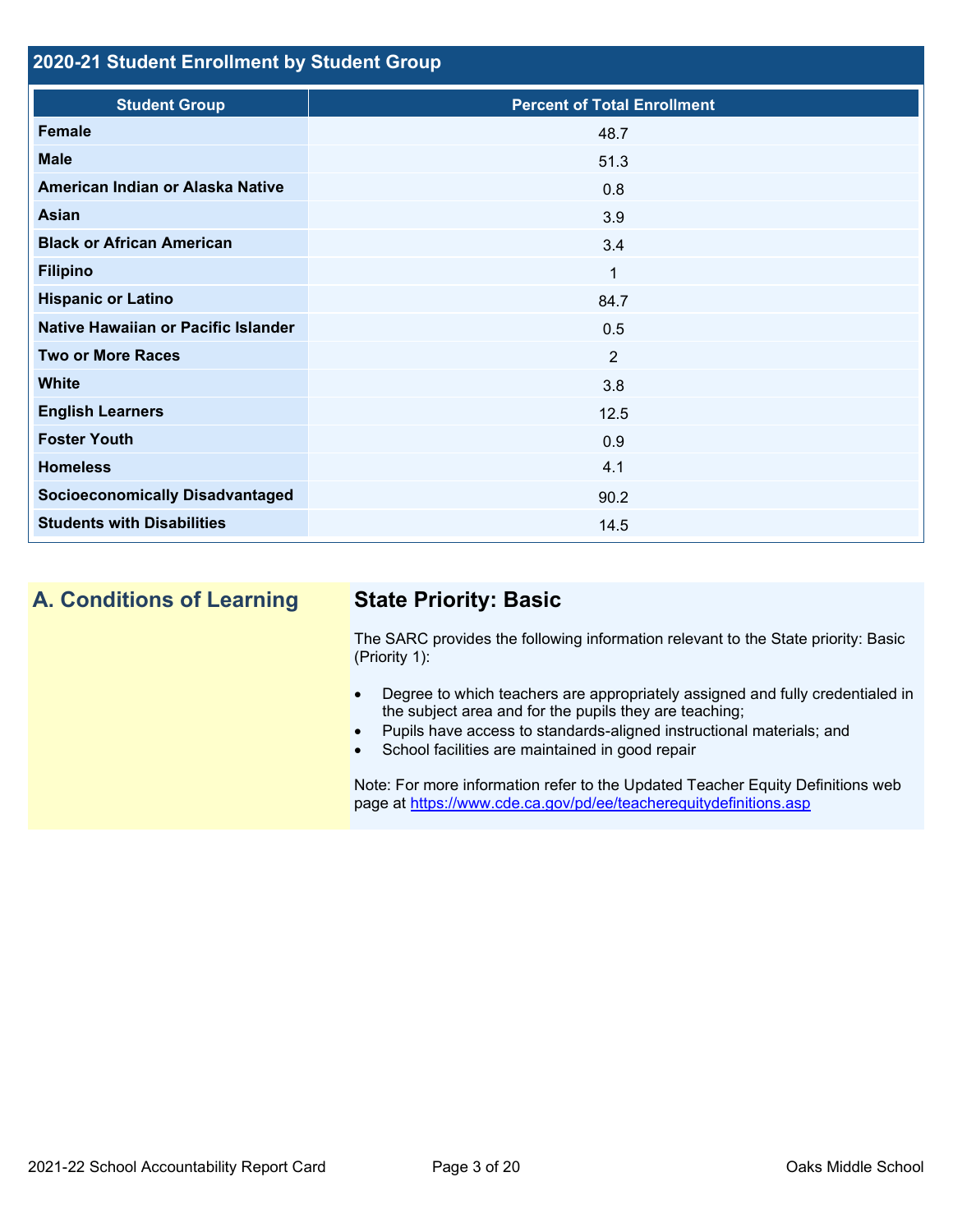| 2019-20 Teacher Preparation and Placement                                                       |         |  |  |  |
|-------------------------------------------------------------------------------------------------|---------|--|--|--|
| <b>Authorization/Assignment</b>                                                                 | 2019-20 |  |  |  |
| Fully (Preliminary or Clear) Credentialed for Subject and Student Placement (properly assigned) |         |  |  |  |
| <b>Intern Credential Holders Properly Assigned</b>                                              |         |  |  |  |
| Teachers Without Credentials and Misassignments ("ineffective" under ESSA)                      |         |  |  |  |
| Credentialed Teachers Assigned Out-of-Field ("out-of-field" under ESSA)                         |         |  |  |  |
| <b>Unknown</b>                                                                                  |         |  |  |  |
| <b>Total Teaching Positions</b>                                                                 |         |  |  |  |
|                                                                                                 |         |  |  |  |

Note: The data in this table is based on Full Time Equivalent (FTE) status. One FTE equals one staff member working full time; one FTE could also represent two staff members who each work 50 percent of full time. Additionally, an assignment is defined as a position that an educator is assigned to based on setting, subject, and grade level. An authorization is defined as the services that an educator is authorized to provide to students.

# **2019-20 Teachers Without Credentials and Misassignments (considered "ineffective" under ESSA) Authorization/Assignment 2019-20 Permits and Waivers Misassignments Vacant Positions Total Teachers Without Credentials and Misassignments**

### **2019-20 Credentialed Teachers Assigned Out-of-Field (considered "out-of-field" under ESSA)**

| <b>Indicator</b>                                       | 2019-20 |
|--------------------------------------------------------|---------|
| Credentialed Teachers Authorized on a Permit or Waiver |         |
| <b>Local Assignment Options</b>                        |         |
| <b>Total Out-of-Field Teachers</b>                     |         |

#### **2019-20 Class Assignments**

| <b>Indicator</b>                                                                                                                              | 2019-20 |
|-----------------------------------------------------------------------------------------------------------------------------------------------|---------|
| <b>Misassignments for English Learners</b><br>(a percentage of all the classes with English learners taught by teachers that are misassigned) |         |
| No credential, permit or authorization to teach                                                                                               |         |
| (a percentage of all the classes taught by teachers with no record of an authorization to teach)                                              |         |

| 2021-22 Quality, Currency, Availability of Textbooks and Other Instructional Materials |             |  |  |  |
|----------------------------------------------------------------------------------------|-------------|--|--|--|
| Year and month in which the data were collected                                        | August 2019 |  |  |  |
|                                                                                        |             |  |  |  |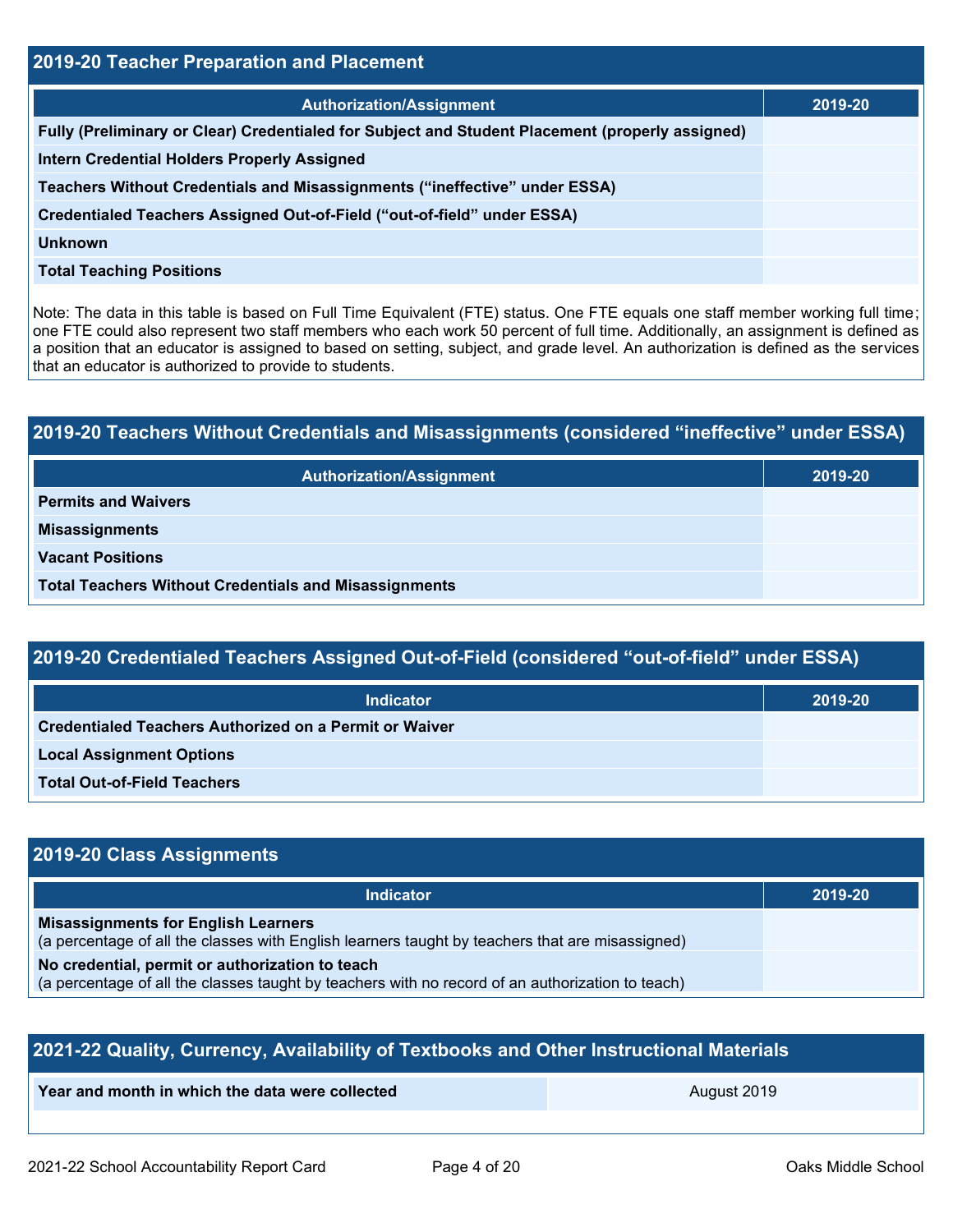| <b>Subject</b>                    | Textbooks and Other Instructional Materials/year of<br><b>Adoption</b>                                                                                                                                                                                                                                                                                                                                                                                                               | <b>From</b><br><b>Most</b><br><b>Recent</b><br><b>Adoption</b> | <b>Percent</b><br><b>Students</b><br><b>Lacking Own</b><br><b>Assigned</b><br><b>Copy</b> |
|-----------------------------------|--------------------------------------------------------------------------------------------------------------------------------------------------------------------------------------------------------------------------------------------------------------------------------------------------------------------------------------------------------------------------------------------------------------------------------------------------------------------------------------|----------------------------------------------------------------|-------------------------------------------------------------------------------------------|
| <b>Reading/Language Arts</b>      | 6-8 Collections (Houghton Mifflin Harcourt - Adopted 2016                                                                                                                                                                                                                                                                                                                                                                                                                            | Yes                                                            | 0%                                                                                        |
| <b>Mathematics</b>                | TK-8 - Eureka Math (Great Minds)- Adopted 2015* and then<br>in 2018* for Dual Immersion program.<br>K-8 mathematics materials were selected by OMSD<br>stakeholders to adopt due to the level of rigor of the program<br>and a strong alignment with the California State Standards.<br>*TK mathematics materials are from the most recent local<br>adoption.<br>Integrated Math, High School Credit Course, Houghton Mifflin<br>Harcourt, Integrated Math I, 2015 adopted May, 2020 | No                                                             | 0%                                                                                        |
| <b>Science</b>                    | 6-8 California Inspire Science-Preferred Integrated (McGraw<br>Hill) - Adopted 2019                                                                                                                                                                                                                                                                                                                                                                                                  | Yes                                                            | 0%                                                                                        |
| <b>History-Social Science</b>     | TK Big Day (Houghton-Mifflin-Harcourt) - Adopted 2016<br>K-5 California Vistas (Macmillan/McGraw-Hill) - Adopted<br>2006*<br>6-8 My World Interactive (Pearson) - Adopted 2018<br>*K-5 History/Social Science materials are not from the most<br>recent state adoption; however, the district has determined<br>through local review that the materials are still aligned to<br>current state standards.                                                                             | Yes                                                            | 0%                                                                                        |
| <b>Foreign Language</b>           | *Spanish II S, High School Credit Course, Vista, Imagina, 4th<br>Edition, adopted May 2020 - *Not from the most recent state<br>adoption.<br>Spanish for Native Speakers, McDougal Littel, Tu Mundo,<br>2008, adopted July 2008<br>Beginning Spanish, Prentice Hall, Realidades, 2008, adopted<br><b>July 2008</b>                                                                                                                                                                   | Yes                                                            | 0%                                                                                        |
| <b>Health</b>                     | K-8 Focus on You (Charles Merrill Publishing) - Adopted<br>1984                                                                                                                                                                                                                                                                                                                                                                                                                      | No                                                             | 0%                                                                                        |
| <b>Visual and Performing Arts</b> | TK-6 Theatre Arts Connection (SRA/McGraw-Hill) - Adopted<br>2008<br>TK-6 Art Connection (SRA/McGraw-Hill) - Adopted 2008<br>TK-8 CA Spotlight on Music (McGraw-Hill) - Adopted 2008<br>6-8 Middle School Art Series (McGraw-Hill) - Adopted 2008                                                                                                                                                                                                                                     | Yes                                                            | 0%                                                                                        |

### **School Facility Conditions and Planned Improvements**

The school opened it doors in 1996. The school has 36 classrooms with some being portables. it has a multipurpose room, library, and an administration building. The campus had solar panels installed in the 17-18 school year. During the 2017-18 school year, school local bond measure passed, Measure K, and new fencing was installed around the perimeter of the school. At the end of 2017-2018, the campus had the security cameras replaced and additional cameras installed. Currently, there are no additional construction projects on campus.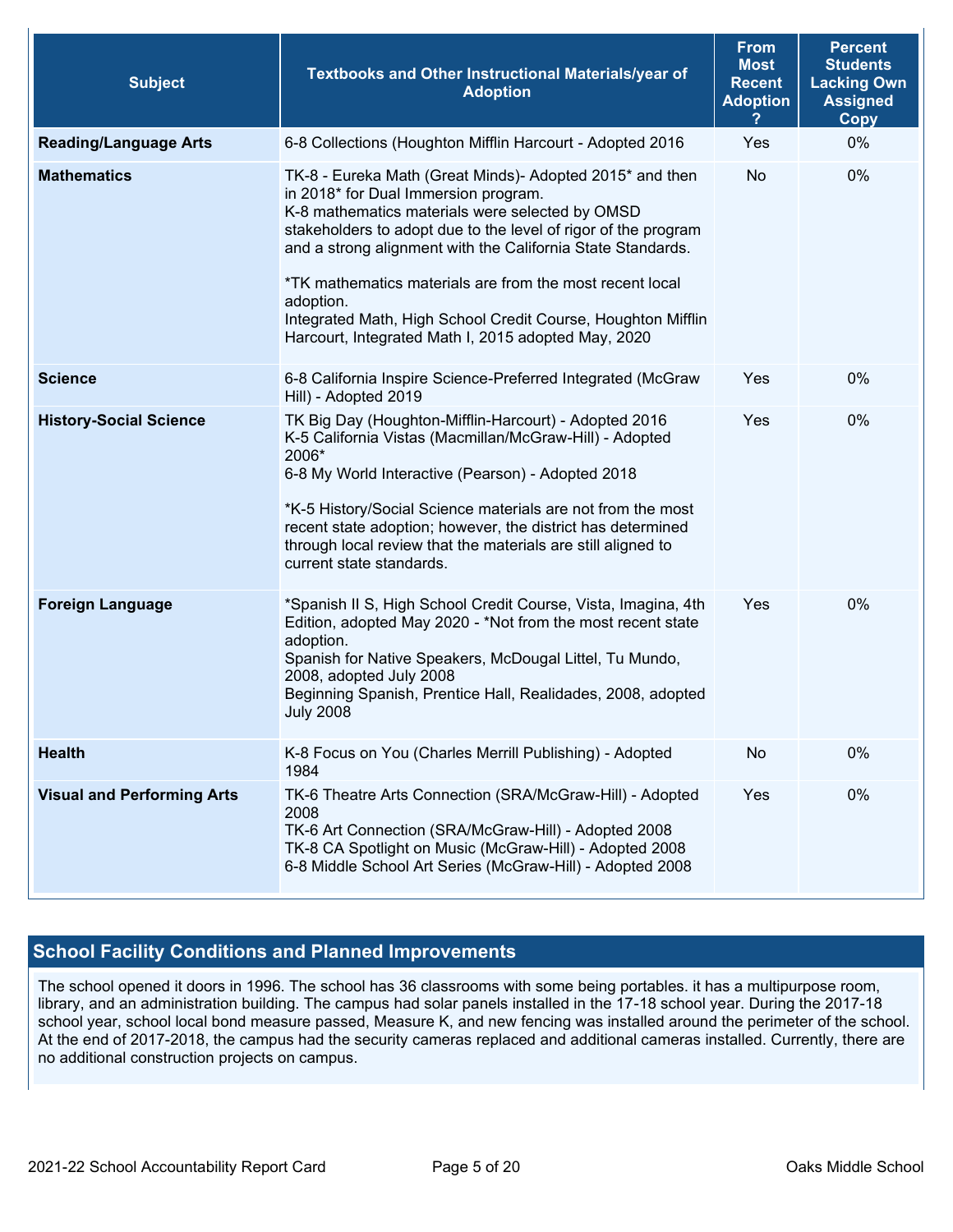#### **School Facility Conditions and Planned Improvements**

The LEA takes great efforts to ensure that all schools are clean, safe, and functional. To assist in this effort, the LEA uses a facility survey instrument developed by the State of California OPSC. The purpose of the Inspection/visit is to ensure that facilities are safe for pupils and staff. It also determines the safety, cleanliness, and adequacy of the school facilities. The next FIT inspection is scheduled for March 29, 2022.

#### **Year and month of the most recent FIT report** And the state and the state and the 4/27/2020

| <b>System Inspected</b>                                                | <b>Rate</b><br>Good | <b>Rate</b><br>Fair | Rate<br>Poor | <b>Repair Needed and Action Taken or Planned</b>                                                                                                                                                                                 |
|------------------------------------------------------------------------|---------------------|---------------------|--------------|----------------------------------------------------------------------------------------------------------------------------------------------------------------------------------------------------------------------------------|
| <b>Systems:</b><br>Gas Leaks, Mechanical/HVAC, Sewer                   | X                   |                     |              | Building D - Kitchen - Repair exhaust fan and<br>thermostat in the main electrical room.                                                                                                                                         |
| Interior:<br><b>Interior Surfaces</b>                                  | $\mathsf{X}$        |                     |              | Building F- Room F34 - Repair cove base on the<br>west wall.                                                                                                                                                                     |
| <b>Cleanliness:</b><br>Overall Cleanliness, Pest/Vermin Infestation    | X                   |                     |              | No Repairs or Actions Needed.                                                                                                                                                                                                    |
| <b>Electrical</b>                                                      | X                   |                     |              | Building D - Room D22 - Light diffuser missing at<br>N/E corner of Room D22<br>Building F - Storage Room - Replace missing<br>diffuser<br>Building F - Room F31 - Replace broken light<br>diffuser in the N/W corner of Room F31 |
| <b>Restrooms/Fountains:</b><br>Restrooms, Sinks/ Fountains             | $\mathsf{X}$        |                     |              | No Repairs or Actions Needed.                                                                                                                                                                                                    |
| Safety:<br>Fire Safety, Hazardous Materials                            | $\sf X$             |                     |              | Building D - Room D22 - No Fire Extinguisher in<br>Room D22                                                                                                                                                                      |
| Structural:<br>Structural Damage, Roofs                                | X                   |                     |              | No Repairs or Actions Needed.                                                                                                                                                                                                    |
| External:<br>Playground/School Grounds, Windows/<br>Doors/Gates/Fences | X                   |                     |              | Building F - Room F33 - Replace Door Sweep<br>Principal's Office - Repair/Replace weather strip<br>on interior door<br>Health Office - Repair loose door closer.                                                                 |

| <b>Overall Facility Rate</b> |      |      |      |  |  |  |
|------------------------------|------|------|------|--|--|--|
| <b>Exemplary</b>             | Good | Fair | Poor |  |  |  |
| ◠                            |      |      |      |  |  |  |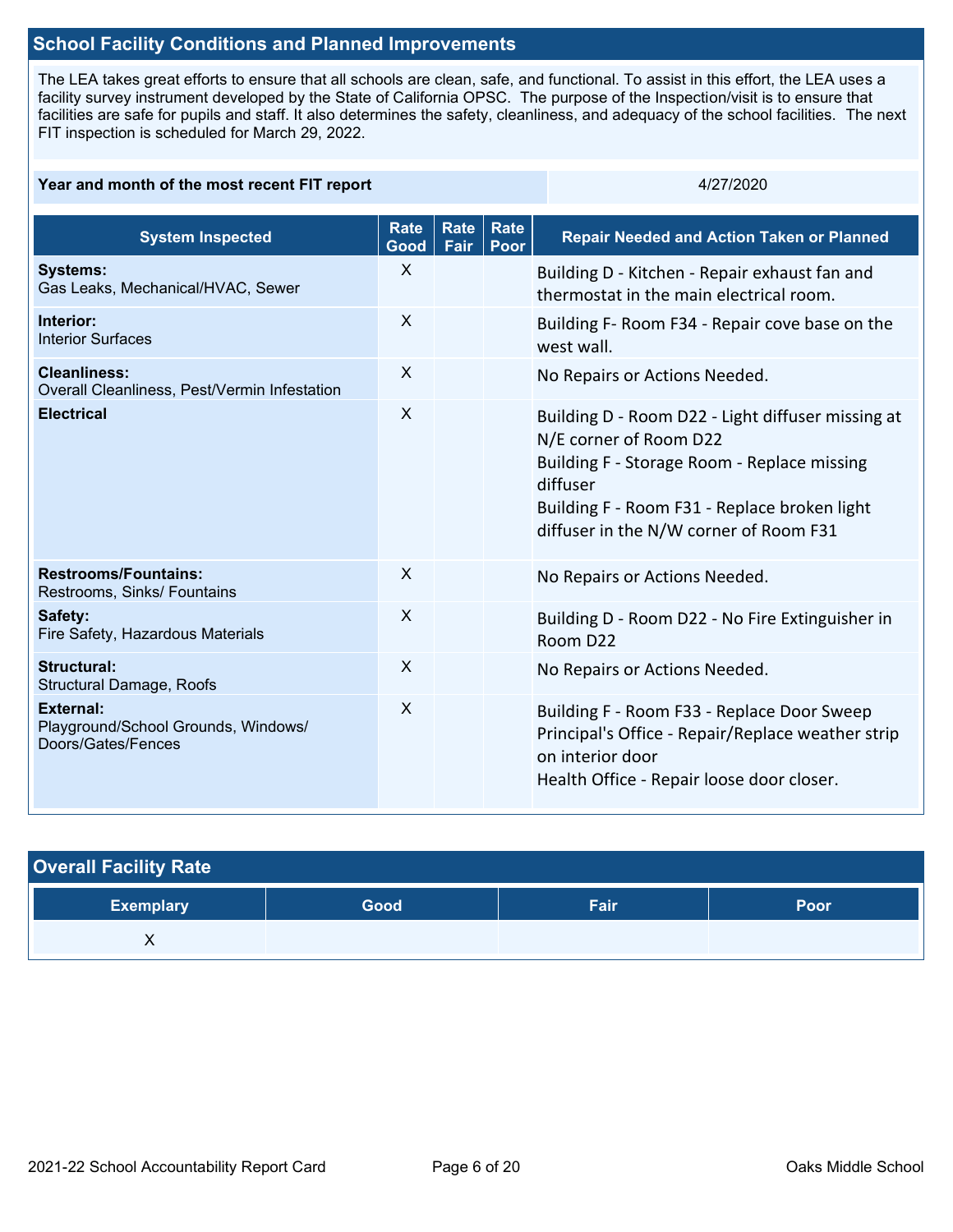## **B. Pupil Outcomes State Priority: Pupil Achievement**

The SARC provides the following information relevant to the State priority: Pupil Achievement (Priority 4):

#### **Statewide Assessments**

(i.e., California Assessment of Student Performance and Progress [CAASPP] System includes the Smarter Balanced Summative Assessments for students in the general education population and the California Alternate Assessments [CAAs] for English language arts/literacy [ELA] and mathematics given in grades three through eight and grade eleven. Only eligible students may participate in the administration of the CAAs. CAAs items are aligned with alternate achievement standards, which are linked with the Common Core State Standards [CCSS] for students with the most significant cognitive disabilities).

The CAASPP System encompasses the following assessments and student participation requirements:

- 1. **Smarter Balanced Summative Assessments and CAAs for ELA** in grades three through eight and grade eleven.
- 2. **Smarter Balanced Summative Assessments and CAAs for mathematics** in grades three through eight and grade eleven.
- 3. **California Science Test (CAST) and CAAs for Science** in grades five, eight, and once in high school (i.e., grade ten, eleven, or twelve).

#### **SARC Reporting in the 2020-2021 School Year Only**

Where the most viable option, LEAs were required to administer the statewide summative assessment in ELA and mathematics. Where a statewide summative assessment was not the most viable option for the LEA (or for one or more gradelevel[s] within the LEA) due to the pandemic, LEAs were allowed to report results from a different assessment that met the criteria established by the State Board of Education (SBE) on March 16, 2021. The assessments were required to be:

- Aligned with CA CCSS for ELA and mathematics;
- Available to students in grades 3 through 8, and grade 11; and
- Uniformly administered across a grade, grade span, school, or district to all eligible students.

#### **Options**

Note that the CAAs could only be administered in-person following health and safety requirements. If it was not viable for the LEA to administer the CAAs in person with health and safety guidelines in place, the LEA was directed to not administer the tests. There were no other assessment options available for the CAAs. Schools administered the Smarter Balanced Summative Assessments for ELA and mathematics, other assessments that meet the SBE criteria, or a combination of both, and they could only choose one of the following:

- Smarter Balanced ELA and mathematics summative assessments;
- Other assessments meeting the SBE criteria; or
- Combination of Smarter Balanced ELA and mathematics summative assessments and other assessments.

The percentage of students who have successfully completed courses that satisfy the requirements for entrance to the University of California and the California State University, or career technical education sequences or programs of study.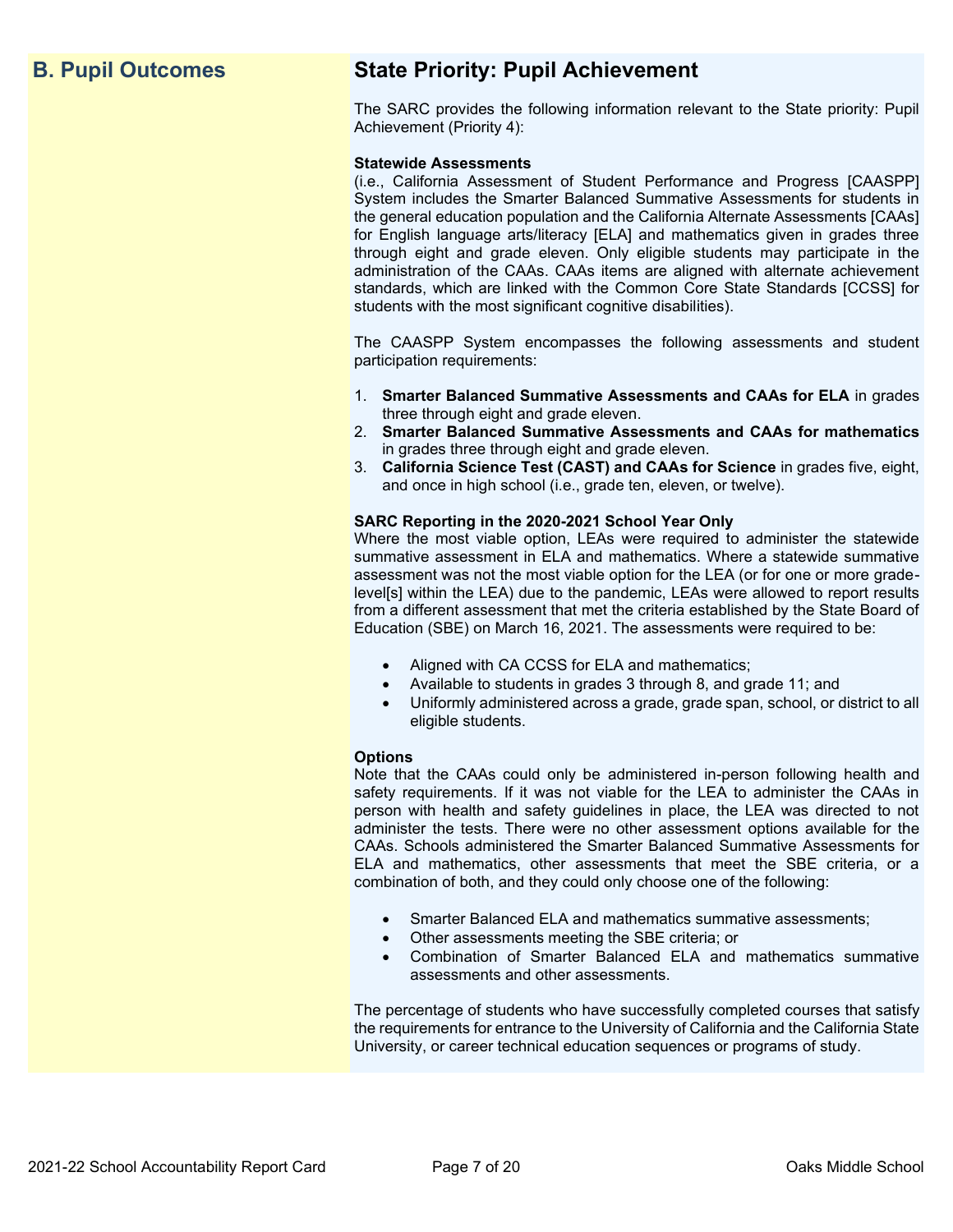#### **Percentage of Students Meeting or Exceeding the State Standard on CAASPP**

This table displays CAASPP test results in ELA and mathematics for all students grades three through eight and grade eleven taking and completing a state-administered assessment.

The 2019-2020 data cells with N/A values indicate that the 2019-2020 data are not available due to the COVID-19 pandemic and resulting summative test suspension. The Executive Order N-30-20 was issued which waived the assessment, accountability, and reporting requirements for the 2019-2020 school year.

The 2020-2021 data cells have N/A values because these data are not comparable to other year data due to the COVID-19 pandemic during the 2020-2021 school year. Where the CAASPP assessments in ELA and/or mathematics is not the most viable option, the LEAs were allowed to administer local assessments. Therefore, the 2020-2021 data between school years for the school, district, state are not an accurate comparison. As such, it is inappropriate to compare results of the 2020-2021 school year to other school years.

| <b>Subject</b>                                                       | <b>School</b><br>2019-20 | <b>School</b><br>2020-21 | <b>District</b><br>2019-20 | <b>District</b><br>2020-21 | <b>State</b><br>2019-20 | <b>State</b><br>2020-21 |
|----------------------------------------------------------------------|--------------------------|--------------------------|----------------------------|----------------------------|-------------------------|-------------------------|
| <b>English Language Arts/Literacy</b><br>$\left($ grades 3-8 and 11) | N/A                      | N/A                      | N/A                        | N/A                        | N/A                     | N/A                     |
| <b>Mathematics</b><br>$(grades 3-8 and 11)$                          | N/A                      | N/A                      | N/A                        | N/A                        | N/A                     | N/A                     |

#### **2020-21 CAASPP Test Results in ELA by Student Group**

This table displays CAASPP test results in ELA by student group for students grades three through eight and grade eleven taking and completing a state-administered assessment. The CDE will populate this table for schools in cases where the school administered the CAASPP assessment. In cases where the school administered a local assessment instead of CAASPP, the CDE will populate this table with "NT" values, meaning this school did not test students using the CAASPP. See the local assessment(s) table for more information.

| <b>CAASPP</b><br><b>Student Groups</b> | <b>CAASPP</b><br><b>Total</b><br><b>Enrollment</b> | <b>CAASPP</b><br><b>Number</b><br><b>Tested</b> | <b>CAASPP</b><br><b>Percent</b><br><b>Tested</b> | <b>CAASPP</b><br><b>Percent</b><br><b>Not Tested</b> | <b>CAASPP</b><br><b>Percent</b><br><b>Met or</b><br><b>Exceeded</b> |
|----------------------------------------|----------------------------------------------------|-------------------------------------------------|--------------------------------------------------|------------------------------------------------------|---------------------------------------------------------------------|
| <b>All Students</b>                    | 797                                                | <b>NT</b>                                       | <b>NT</b>                                        | <b>NT</b>                                            | <b>NT</b>                                                           |
| <b>Female</b>                          | 388                                                | <b>NT</b>                                       | <b>NT</b>                                        | <b>NT</b>                                            | <b>NT</b>                                                           |
| <b>Male</b>                            | 409                                                | <b>NT</b>                                       | <b>NT</b>                                        | <b>NT</b>                                            | <b>NT</b>                                                           |
| American Indian or Alaska Native       | $- -$                                              | <b>NT</b>                                       | <b>NT</b>                                        | <b>NT</b>                                            | <b>NT</b>                                                           |
| <b>Asian</b>                           | 32                                                 | <b>NT</b>                                       | <b>NT</b>                                        | <b>NT</b>                                            | <b>NT</b>                                                           |
| <b>Black or African American</b>       | 27                                                 | <b>NT</b>                                       | <b>NT</b>                                        | <b>NT</b>                                            | <b>NT</b>                                                           |
| <b>Filipino</b>                        | $\overline{\phantom{a}}$                           | <b>NT</b>                                       | <b>NT</b>                                        | <b>NT</b>                                            | <b>NT</b>                                                           |
| <b>Hispanic or Latino</b>              | 673                                                | <b>NT</b>                                       | <b>NT</b>                                        | <b>NT</b>                                            | <b>NT</b>                                                           |
| Native Hawaiian or Pacific Islander    | $\qquad \qquad -$                                  | <b>NT</b>                                       | <b>NT</b>                                        | <b>NT</b>                                            | <b>NT</b>                                                           |
| <b>Two or More Races</b>               | 18                                                 | <b>NT</b>                                       | <b>NT</b>                                        | <b>NT</b>                                            | <b>NT</b>                                                           |
| <b>White</b>                           | 31                                                 | <b>NT</b>                                       | <b>NT</b>                                        | <b>NT</b>                                            | <b>NT</b>                                                           |
| <b>English Learners</b>                | 97                                                 | <b>NT</b>                                       | <b>NT</b>                                        | <b>NT</b>                                            | <b>NT</b>                                                           |
| <b>Foster Youth</b>                    | $\qquad \qquad -$                                  | <b>NT</b>                                       | <b>NT</b>                                        | <b>NT</b>                                            | <b>NT</b>                                                           |
| <b>Homeless</b>                        | 106                                                | <b>NT</b>                                       | <b>NT</b>                                        | <b>NT</b>                                            | <b>NT</b>                                                           |
| <b>Military</b>                        | $\mathbf{0}$                                       | $\mathbf 0$                                     | $\mathbf 0$                                      | $\mathbf 0$                                          | 0                                                                   |
| <b>Socioeconomically Disadvantaged</b> | 719                                                | <b>NT</b>                                       | <b>NT</b>                                        | <b>NT</b>                                            | <b>NT</b>                                                           |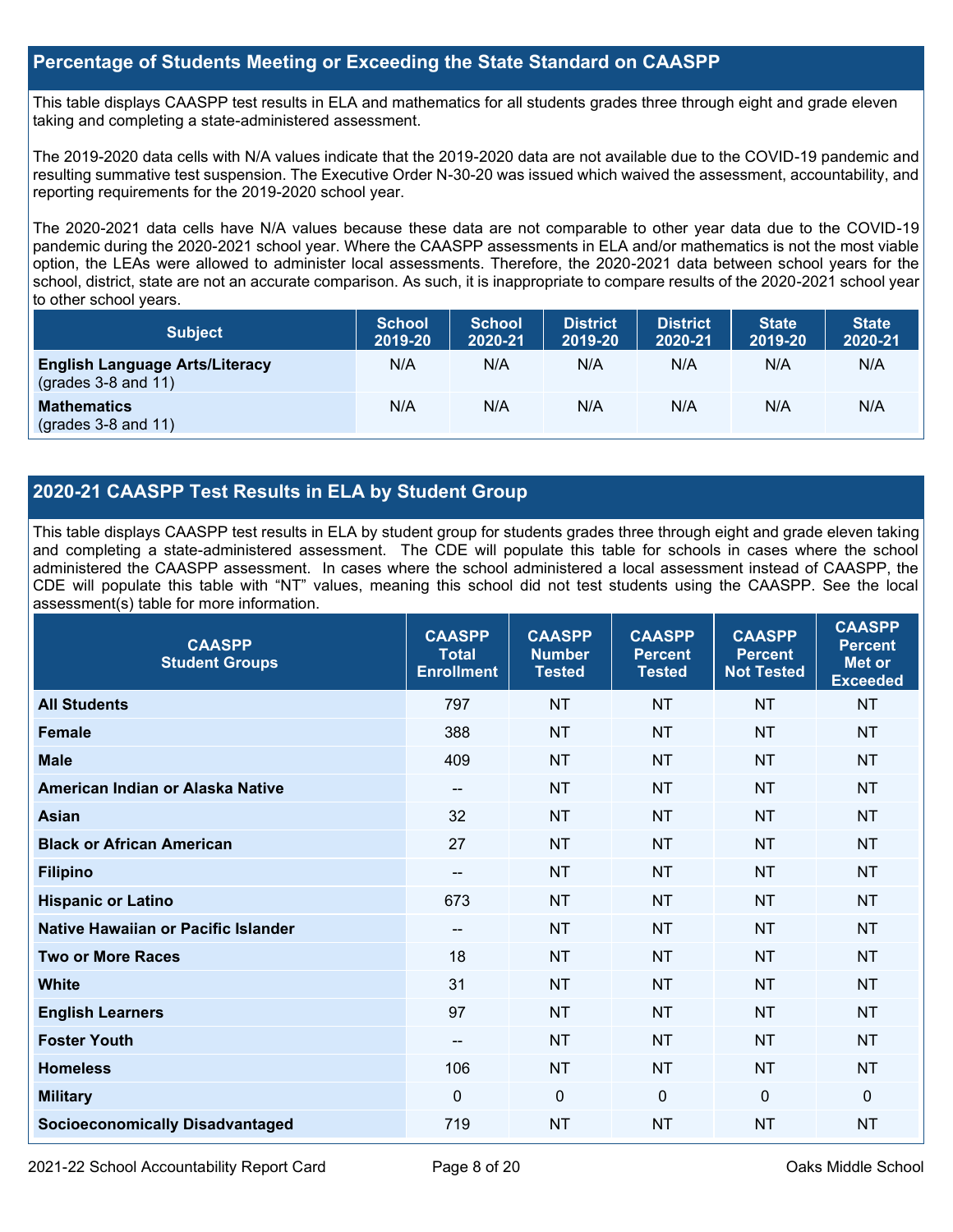| <b>Students Receiving Migrant Education Services</b> |  |    |   |
|------------------------------------------------------|--|----|---|
| <b>Students with Disabilities</b>                    |  | ΝI | N |

#### **2020-21 CAASPP Test Results in Math by Student Group**

This table displays CAASPP test results in Math by student group for students grades three through eight and grade eleven taking and completing a state-administered assessment. The CDE will populate this table for schools in cases where the school administered the CAASPP assessment. In cases where the school administered a local assessment instead of CAASPP, the CDE will populate this table with "NT" values, meaning this school did not test students using the CAASPP. See the local assessment(s) table for more information.

| <b>CAASPP</b><br><b>Student Groups</b>               | <b>CAASPP</b><br><b>Total</b><br><b>Enrollment</b> | <b>CAASPP</b><br><b>Number</b><br><b>Tested</b> | <b>CAASPP</b><br><b>Percent</b><br><b>Tested</b> | <b>CAASPP</b><br><b>Percent</b><br><b>Not Tested</b> | <b>CAASPP</b><br><b>Percent</b><br><b>Met or</b><br><b>Exceeded</b> |
|------------------------------------------------------|----------------------------------------------------|-------------------------------------------------|--------------------------------------------------|------------------------------------------------------|---------------------------------------------------------------------|
| <b>All Students</b>                                  | 797                                                | <b>NT</b>                                       | <b>NT</b>                                        | <b>NT</b>                                            | <b>NT</b>                                                           |
| <b>Female</b>                                        | 388                                                | <b>NT</b>                                       | <b>NT</b>                                        | <b>NT</b>                                            | <b>NT</b>                                                           |
| <b>Male</b>                                          | 409                                                | <b>NT</b>                                       | <b>NT</b>                                        | <b>NT</b>                                            | <b>NT</b>                                                           |
| American Indian or Alaska Native                     | $\overline{\phantom{a}}$                           | <b>NT</b>                                       | <b>NT</b>                                        | <b>NT</b>                                            | <b>NT</b>                                                           |
| <b>Asian</b>                                         | 32                                                 | <b>NT</b>                                       | <b>NT</b>                                        | <b>NT</b>                                            | <b>NT</b>                                                           |
| <b>Black or African American</b>                     | 27                                                 | <b>NT</b>                                       | <b>NT</b>                                        | <b>NT</b>                                            | <b>NT</b>                                                           |
| <b>Filipino</b>                                      | $\overline{\phantom{a}}$                           | <b>NT</b>                                       | <b>NT</b>                                        | <b>NT</b>                                            | <b>NT</b>                                                           |
| <b>Hispanic or Latino</b>                            | 673                                                | <b>NT</b>                                       | <b>NT</b>                                        | <b>NT</b>                                            | <b>NT</b>                                                           |
| <b>Native Hawaiian or Pacific Islander</b>           | $\hspace{0.05cm}$ – $\hspace{0.05cm}$              | <b>NT</b>                                       | <b>NT</b>                                        | <b>NT</b>                                            | <b>NT</b>                                                           |
| <b>Two or More Races</b>                             | 18                                                 | <b>NT</b>                                       | <b>NT</b>                                        | <b>NT</b>                                            | <b>NT</b>                                                           |
| <b>White</b>                                         | 31                                                 | <b>NT</b>                                       | <b>NT</b>                                        | <b>NT</b>                                            | <b>NT</b>                                                           |
| <b>English Learners</b>                              | 97                                                 | <b>NT</b>                                       | <b>NT</b>                                        | <b>NT</b>                                            | <b>NT</b>                                                           |
| <b>Foster Youth</b>                                  | $\overline{\phantom{a}}$                           | <b>NT</b>                                       | <b>NT</b>                                        | <b>NT</b>                                            | <b>NT</b>                                                           |
| <b>Homeless</b>                                      | 106                                                | <b>NT</b>                                       | <b>NT</b>                                        | <b>NT</b>                                            | <b>NT</b>                                                           |
| <b>Military</b>                                      | $\mathbf 0$                                        | $\mathbf 0$                                     | $\mathbf 0$                                      | $\mathbf 0$                                          | $\mathbf 0$                                                         |
| <b>Socioeconomically Disadvantaged</b>               | 719                                                | <b>NT</b>                                       | <b>NT</b>                                        | <b>NT</b>                                            | <b>NT</b>                                                           |
| <b>Students Receiving Migrant Education Services</b> | $\mathbf 0$                                        | $\mathbf 0$                                     | $\mathbf 0$                                      | $\mathbf 0$                                          | $\mathbf 0$                                                         |
| <b>Students with Disabilities</b>                    | 118                                                | <b>NT</b>                                       | <b>NT</b>                                        | <b>NT</b>                                            | <b>NT</b>                                                           |

#### **2020-21 Local Assessment Test Results in ELA by Student Group**

This table displays Local Assessment test results in ELA by student group for students grades three through eight and grade eleven. LEAs/schools will populate this table for schools in cases where the school administered a local assessment. In cases where the school administered the CAASPP assessment, LEAs/schools will populate this table with "N/A" values in all cells, meaning this table is Not Applicable for this school.

| <b>IREADY</b><br><b>Student Groups</b> | <b>IREADY</b><br><b>Total</b><br><b>Enrollment</b> | <b>IREADY</b><br><b>Number</b><br><b>Tested</b> | <b><i>IREADY</i></b><br><b>Percent</b><br><b>Tested</b> | <b>IREADY</b><br><b>Percent</b><br>Not Tested | <b>IREADY</b><br><b>Percent</b><br><b>At or Above</b><br><b>Grade Level</b> |
|----------------------------------------|----------------------------------------------------|-------------------------------------------------|---------------------------------------------------------|-----------------------------------------------|-----------------------------------------------------------------------------|
| <b>All Students</b>                    | 784                                                | 712                                             | 90.85%                                                  | 9.18%                                         | 48.09%                                                                      |
| Female                                 | 381                                                | 350                                             | 91.86%                                                  | 8.14%                                         | 58.79%                                                                      |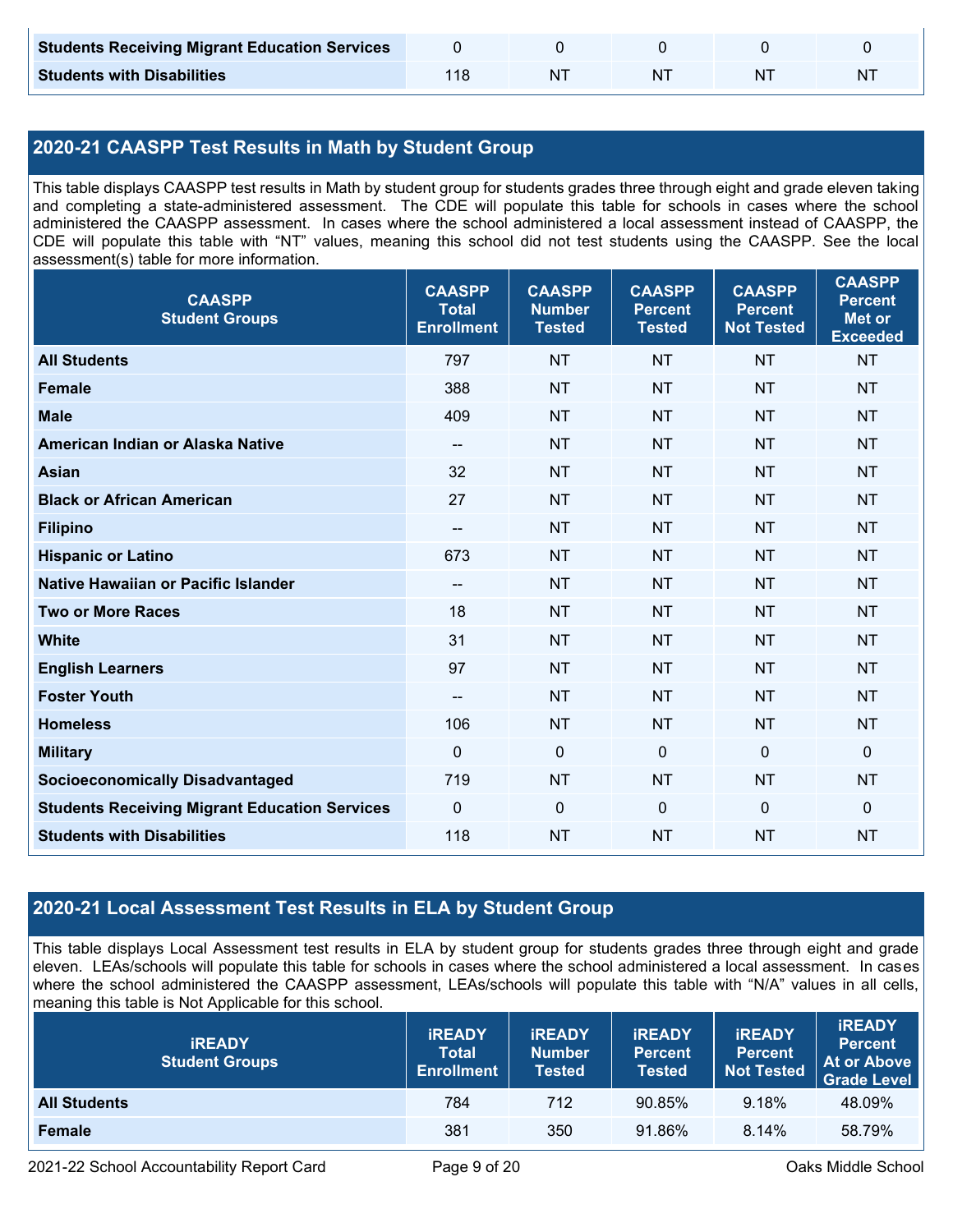| <b>Male</b>                                                                                | 403            | 362            | 89.83%   | 10.17%         | 37.97%   |
|--------------------------------------------------------------------------------------------|----------------|----------------|----------|----------------|----------|
| American Indian or Alaska Native                                                           | 6              | 5              | 83.33%   | 16.67%         | 16.67%   |
| Asian                                                                                      | 35             | 34             | 97.14%   | 2.86%          | 100.00%  |
| <b>Black or African American</b>                                                           | 31             | 29             | 93.55%   | 6.45%          | $0.00\%$ |
| <b>Filipino</b>                                                                            | $\overline{7}$ | $\overline{7}$ | 100.00%  | 0.00%          | 0.00%    |
| <b>Hispanic or Latino</b>                                                                  | 663            | 598            | 90.20%   | 9.80%          | 46.15%   |
| Native Hawaiian or Pacific Islander                                                        | 4              | 4              | 100.00%  | $0.00\%$       |          |
| <b>Two or More Races</b>                                                                   | 0              | $\mathbf 0$    | 0        | $\mathbf 0$    |          |
| White                                                                                      | 38             | 35             | 92.11%   | 7.89%          | 57.89%   |
| <b>English Learners</b>                                                                    | 92             | 82             | 89.13%   | 10.87%         | 10.00%   |
| <b>Foster Youth</b>                                                                        | 4              | 4              | 100.00%  | $0.00\%$       |          |
| <b>Homeless</b>                                                                            | 51             | 47             | 92.16    | 784.00%        | 52.94%   |
| <b>Military</b>                                                                            | 0              | $\mathbf 0$    | $\Omega$ | $\overline{0}$ | N/A      |
| <b>Socioeconomically Disadvantaged</b>                                                     | 784            | 712            | 90.82%   | 9.18%          | 48.09%   |
| <b>Students Receiving Migrant Education Services</b>                                       | $\Omega$       | $\mathbf 0$    | 0        | $\mathbf 0$    | N/A      |
| <b>Students with Disabilities</b>                                                          | 114            | 105            | 92.11%   | 7.89%          | 15.79%   |
| *At or above the grade-level standard in the context of the local assessment administered. |                |                |          |                |          |

#### **2020-21 Local Assessment Test Results in Math by Student Group**

This table displays Local Assessment test results in Math by student group for students grades three through eight and grade eleven. LEAs/schools will populate this table for schools in cases where the school administered a local assessment. In cases where the school administered the CAASPP assessment, LEAs/schools will populate this table with "N/A" values in all cells, meaning this table is Not Applicable for this school.

| <b>iREADY</b><br><b>Student Groups</b> | <b>IREADY</b><br><b>Total</b><br><b>Enrollment</b> | <b>iREADY</b><br><b>Number</b><br><b>Tested</b> | <b>iREADY</b><br><b>Percent</b><br><b>Tested</b> | <b>IREADY</b><br><b>Percent</b><br><b>Not Tested</b> | <b>IREADY</b><br><b>Percent</b><br><b>At or Above</b><br><b>Grade Level</b> |
|----------------------------------------|----------------------------------------------------|-------------------------------------------------|--------------------------------------------------|------------------------------------------------------|-----------------------------------------------------------------------------|
| <b>All Students</b>                    | 788                                                | 766                                             | 97.21%                                           | 2.79%                                                | 64.32%                                                                      |
| <b>Female</b>                          | 384                                                | 373                                             | 97.14%                                           | 2.86%                                                | 39.32%                                                                      |
| <b>Male</b>                            | 404                                                | 393                                             | 97.28%                                           | 2.72%                                                | 25.00%                                                                      |
| American Indian or Alaska Native       | 6                                                  | $6\phantom{1}6$                                 | 100%                                             | 0.00%                                                |                                                                             |
| Asian                                  | 35                                                 | 35                                              | 100.00%                                          | 0.00%                                                | 100.00%                                                                     |
| <b>Black or African American</b>       | 31                                                 | 31                                              | 100.00%                                          | 0.00%                                                | 0.00%                                                                       |
| <b>Filipino</b>                        | $\overline{7}$                                     | $\overline{7}$                                  | 100.00%                                          | 0.00%                                                | 0.00%                                                                       |
| <b>Hispanic or Latino</b>              | 667                                                | 646                                             | 96.85%                                           | 3.15%                                                | 29.99%                                                                      |
| Native Hawaiian or Pacific Islander    | $\overline{4}$                                     | $\overline{4}$                                  | 100.00%                                          | 0.00%                                                |                                                                             |
| <b>Two or More Races</b>               | $\Omega$                                           | $\mathbf 0$                                     | $\mathbf{0}$                                     | $\overline{0}$                                       | $\Omega$                                                                    |
| <b>White</b>                           | 38                                                 | 37                                              | 97.37%                                           | 2.63%                                                | 34.21%                                                                      |
| <b>English Learners</b>                | 94                                                 | 92                                              | 97.87%                                           | 2.13%                                                | 0.00%                                                                       |
| <b>Foster Youth</b>                    | $\overline{4}$                                     | $\overline{4}$                                  | 100%                                             | 0.00%                                                |                                                                             |
| <b>Homeless</b>                        | 52                                                 | 50                                              | 96.15%                                           | 3.85%                                                | 0.00%                                                                       |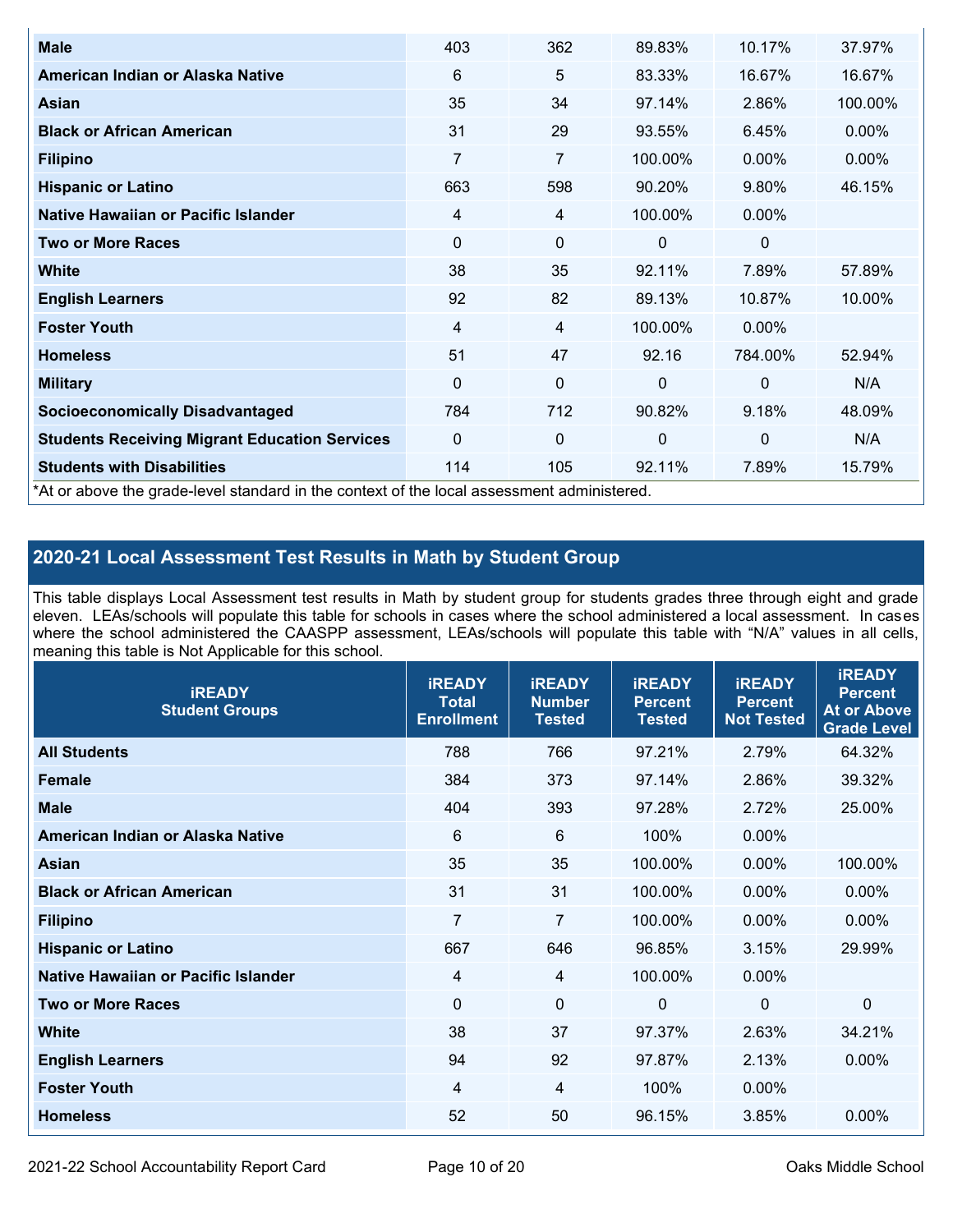| <b>Military</b>                                      |     |     |        |       | na     |
|------------------------------------------------------|-----|-----|--------|-------|--------|
| <b>Socioeconomically Disadvantaged</b>               | 788 | 766 | 97.21% | 279%  | 31.98% |
| <b>Students Receiving Migrant Education Services</b> |     |     |        |       | na     |
| <b>Students with Disabilities</b>                    | 116 | 113 | 97.41% | 2.59% | 10.34% |

\*At or above the grade-level standard in the context of the local assessment administered.

#### **CAASPP Test Results in Science for All Students**

This table displays the percentage of all students grades five, eight, and High School meeting or exceeding the State Standard.

The 2019-2020 data cells with N/A values indicate that the 2019-2020 data are not available due to the COVID-19 pandemic and resulting summative testing suspension. The Executive Order N-30-20 was issued which waived the assessment, accountability, and reporting requirements for the 2019-2020 school year.

For any 2020-2021 data cells with N/T values indicate that this school did not test students using the CAASPP Science.

| <b>Subject</b>                                  | <b>School</b> | <b>School</b> | <b>District</b> | <b>District</b> | <b>State</b> | <b>State</b> |
|-------------------------------------------------|---------------|---------------|-----------------|-----------------|--------------|--------------|
|                                                 | 2019-20       | 2020-21       | 2019-20         | 2020-21         | 2019-20      | 2020-21      |
| <b>Science</b><br>(grades 5, 8 and high school) | N/A           | ΝT            | N/A             | N1              | N/A          | 28.72        |

#### **2020-21 CAASPP Test Results in Science by Student Group**

This table displays CAASPP test results in Science by student group for students grades five, eight, and High School. For any data cells with N/T values indicate that this school did not test students using the CAASPP Science.

| <b>Student Group</b>                                 | <b>Total</b><br><b>Enrollment</b> | <b>Number</b><br><b>Tested</b> | <b>Percent</b><br><b>Tested</b> | <b>Percent</b><br><b>Not Tested</b> | <b>Percent</b><br><b>Met or</b><br><b>Exceeded</b> |
|------------------------------------------------------|-----------------------------------|--------------------------------|---------------------------------|-------------------------------------|----------------------------------------------------|
| <b>All Students</b>                                  | 387                               | <b>NT</b>                      | <b>NT</b>                       | <b>NT</b>                           | <b>NT</b>                                          |
| <b>Female</b>                                        | 197                               | <b>NT</b>                      | <b>NT</b>                       | <b>NT</b>                           | <b>NT</b>                                          |
| <b>Male</b>                                          | 190                               | <b>NT</b>                      | <b>NT</b>                       | <b>NT</b>                           | <b>NT</b>                                          |
| American Indian or Alaska Native                     | $\qquad \qquad -$                 | <b>NT</b>                      | <b>NT</b>                       | <b>NT</b>                           | <b>NT</b>                                          |
| <b>Asian</b>                                         | 14                                | <b>NT</b>                      | <b>NT</b>                       | <b>NT</b>                           | <b>NT</b>                                          |
| <b>Black or African American</b>                     | 11                                | <b>NT</b>                      | <b>NT</b>                       | <b>NT</b>                           | <b>NT</b>                                          |
| <b>Filipino</b>                                      | $\overline{\phantom{a}}$          | <b>NT</b>                      | <b>NT</b>                       | <b>NT</b>                           | <b>NT</b>                                          |
| <b>Hispanic or Latino</b>                            | 331                               | <b>NT</b>                      | <b>NT</b>                       | <b>NT</b>                           | <b>NT</b>                                          |
| <b>Native Hawaiian or Pacific Islander</b>           | $\qquad \qquad -$                 | <b>NT</b>                      | <b>NT</b>                       | <b>NT</b>                           | <b>NT</b>                                          |
| <b>Two or More Races</b>                             | $\qquad \qquad -$                 | <b>NT</b>                      | <b>NT</b>                       | <b>NT</b>                           | <b>NT</b>                                          |
| <b>White</b>                                         | 14                                | <b>NT</b>                      | <b>NT</b>                       | <b>NT</b>                           | <b>NT</b>                                          |
| <b>English Learners</b>                              | 42                                | <b>NT</b>                      | <b>NT</b>                       | <b>NT</b>                           | <b>NT</b>                                          |
| <b>Foster Youth</b>                                  | $\overline{\phantom{a}}$          | <b>NT</b>                      | <b>NT</b>                       | <b>NT</b>                           | <b>NT</b>                                          |
| <b>Homeless</b>                                      | 40                                | <b>NT</b>                      | <b>NT</b>                       | <b>NT</b>                           | <b>NT</b>                                          |
| <b>Military</b>                                      | $\mathbf 0$                       | $\mathbf 0$                    | $\mathbf{0}$                    | $\overline{0}$                      | 0                                                  |
| <b>Socioeconomically Disadvantaged</b>               | 355                               | <b>NT</b>                      | <b>NT</b>                       | <b>NT</b>                           | <b>NT</b>                                          |
| <b>Students Receiving Migrant Education Services</b> | $\mathbf{0}$                      | $\mathbf 0$                    | $\Omega$                        | $\mathbf{0}$                        | 0                                                  |
| <b>Students with Disabilities</b>                    | 59                                | <b>NT</b>                      | <b>NT</b>                       | <b>NT</b>                           | <b>NT</b>                                          |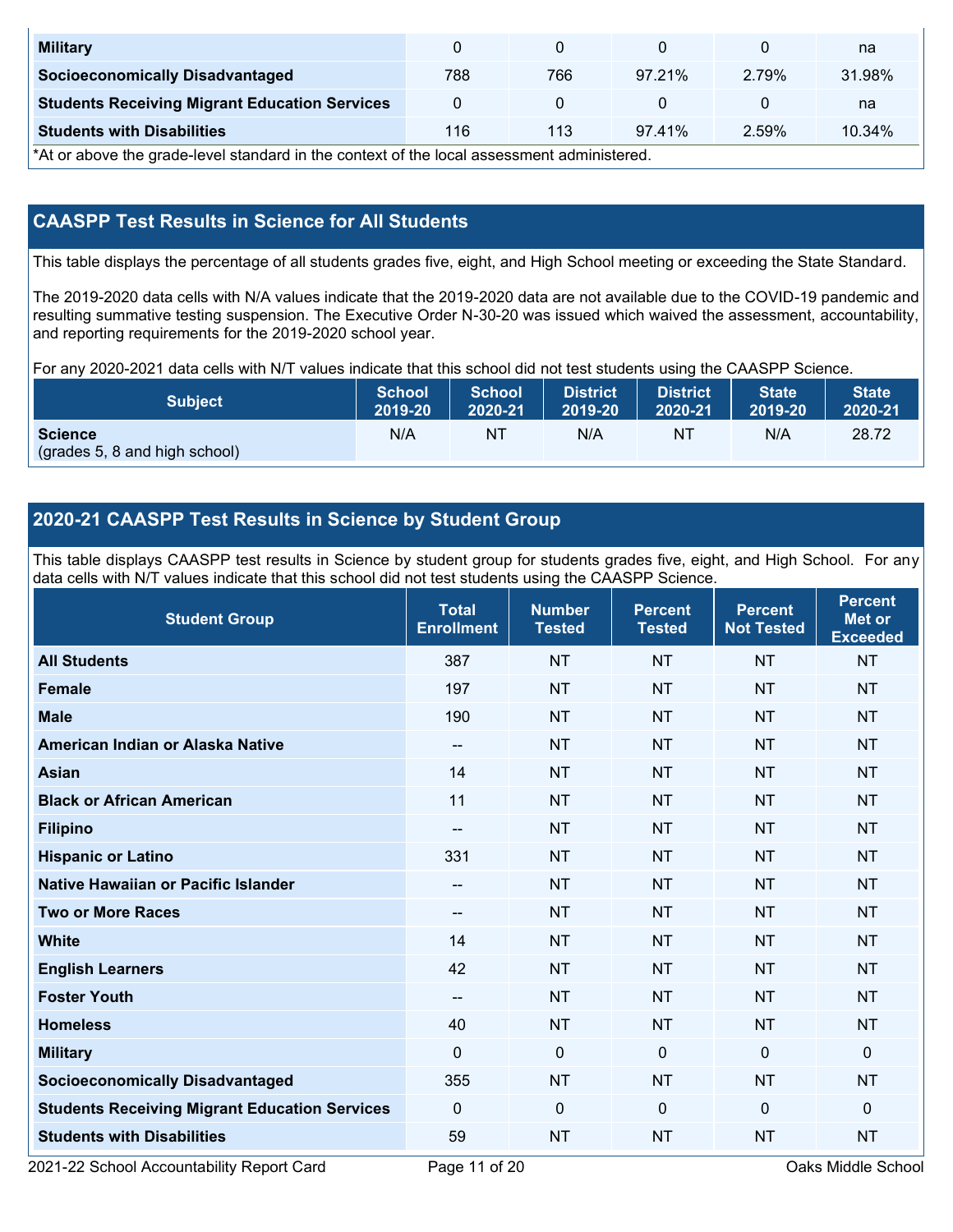### **B. Pupil Outcomes State Priority: Other Pupil Outcomes**

The SARC provides the following information relevant to the State priority: Other Pupil Outcomes (Priority 8): Pupil outcomes in the subject area of physical education.

#### **2020-21 California Physical Fitness Test Results**

Due to the COVID-19 crisis, the Physical Fitness Test was suspended during the 2020-2021 school year and therefore no data are reported and each cell in this table is populated with "N/A."

| <b>Grade Level</b> |     | Four of Six Fitness Standards   Five of Six Fitness Standards | <b>Percentage of Students Meeting   Percentage of Students Meeting   Percentage of Students Meeting  </b><br><b>Six of Six Fitness Standards</b> |
|--------------------|-----|---------------------------------------------------------------|--------------------------------------------------------------------------------------------------------------------------------------------------|
| Grade 5            | N/A | N/A                                                           | N/A                                                                                                                                              |
| Grade 7            | N/A | N/A                                                           | N/A                                                                                                                                              |
| Grade 9            | N/A | N/A                                                           | N/A                                                                                                                                              |

### **C. Engagement State Priority: Parental Involvement**

The SARC provides the following information relevant to the State priority: Parental Involvement (Priority 3): Efforts the school district makes to seek parent input in making decisions regarding the school district and at each school site.

#### **2021-22 Opportunities for Parental Involvement**

Oaks Middle School understands the important role parents and guardians play in their child's education. At Oaks Middle School we believe that parents, school staff, and communities working together will create meaningful partnerships that lead to gains in student achievement. A variety of opportunities are made available for meaningful parent involvement. These opportunities include School Site Council (SSC), School /District English Learner Parent Advisory Council (SELPAC)/(DELPAC), District Parent Advisory Committee (DPAC), GATE & District GATE Parent Advisory Committee, Students with Disabilities Parent Advisory Committee, District Parent Leadership Conference, Back to School Night, Open House Night, Student-Led Conferences, Coffee with the Principal, PBIS and AVID Parent Meetings, and Band Booster Club. Several family/community events are offered each year including Sporting Events, Music/Band Concerts, etc.

We encourage our parents and guardians to contact our school site to inquire about additional opportunities for school and community involvement. Contact Person: Celeste Messina, Counselor at (909) 988-2050. At Oaks Middle School, we want our parents to feel welcomed and supported.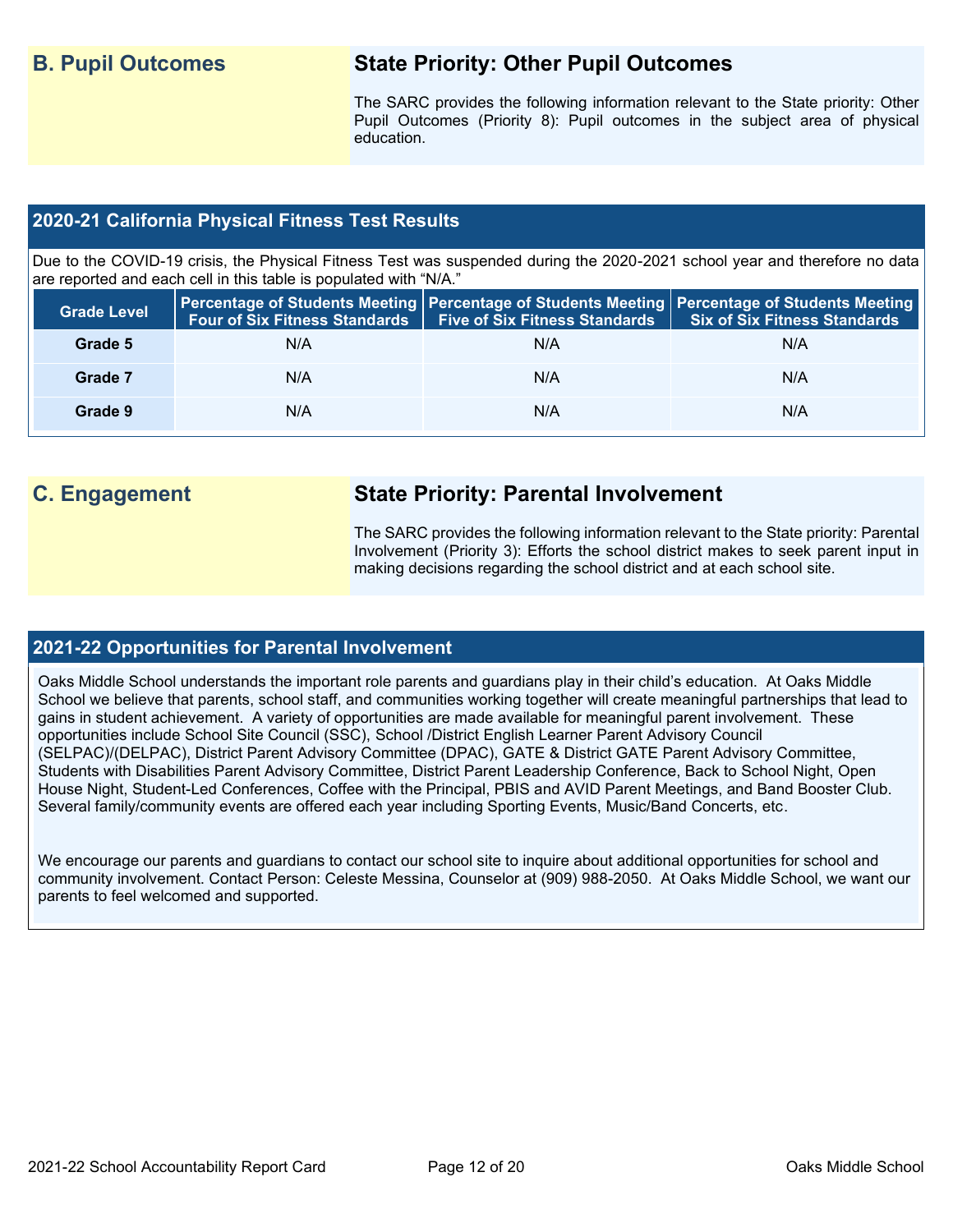### **2020-21 Chronic Absenteeism by Student Group**

| <b>Student Group</b>                                 | <b>Cumulative</b><br><b>Enrollment</b> | <b>Chronic</b><br><b>Absenteeism</b><br><b>Eligible Enrollment</b> | <b>Chronic</b><br><b>Absenteeism</b><br><b>Count</b> | <b>Chronic</b><br><b>Absenteeism</b><br><b>Rate</b> |
|------------------------------------------------------|----------------------------------------|--------------------------------------------------------------------|------------------------------------------------------|-----------------------------------------------------|
| <b>All Students</b>                                  | 822                                    | 815                                                                | 91                                                   | 11.2                                                |
| <b>Female</b>                                        | 398                                    | 395                                                                | 36                                                   | 9.1                                                 |
| <b>Male</b>                                          | 424                                    | 420                                                                | 55                                                   | 13.1                                                |
| American Indian or Alaska Native                     | 6                                      | 6                                                                  | 1                                                    | 16.7                                                |
| <b>Asian</b>                                         | 32                                     | 32                                                                 | 1                                                    | 3.1                                                 |
| <b>Black or African American</b>                     | 27                                     | 27                                                                 | $\overline{2}$                                       | 7.4                                                 |
| <b>Filipino</b>                                      | 8                                      | 8                                                                  | $\mathbf{0}$                                         | 0.0                                                 |
| <b>Hispanic or Latino</b>                            | 695                                    | 688                                                                | 76                                                   | 11.0                                                |
| Native Hawaiian or Pacific Islander                  | 4                                      | 4                                                                  | 1                                                    | 25.0                                                |
| <b>Two or More Races</b>                             | 16                                     | 16                                                                 | 1                                                    | 6.3                                                 |
| <b>White</b>                                         | 34                                     | 34                                                                 | 9                                                    | 26.5                                                |
| <b>English Learners</b>                              | 110                                    | 108                                                                | 17                                                   | 15.7                                                |
| <b>Foster Youth</b>                                  | $\overline{7}$                         | $\overline{7}$                                                     | 1                                                    | 14.3                                                |
| <b>Homeless</b>                                      | 55                                     | 54                                                                 | 5                                                    | 9.3                                                 |
| <b>Socioeconomically Disadvantaged</b>               | 745                                    | 739                                                                | 84                                                   | 11.4                                                |
| <b>Students Receiving Migrant Education Services</b> | $\mathbf{0}$                           | $\mathbf 0$                                                        | $\mathbf{0}$                                         | 0.0                                                 |
| <b>Students with Disabilities</b>                    | 121                                    | 121                                                                | 10                                                   | 8.3                                                 |

# **C. Engagement State Priority: School Climate**

The SARC provides the following information relevant to the State priority: School Climate (Priority 6):

- Pupil suspension rates;
- Pupil expulsion rates; and
- Other local measures on the sense of safety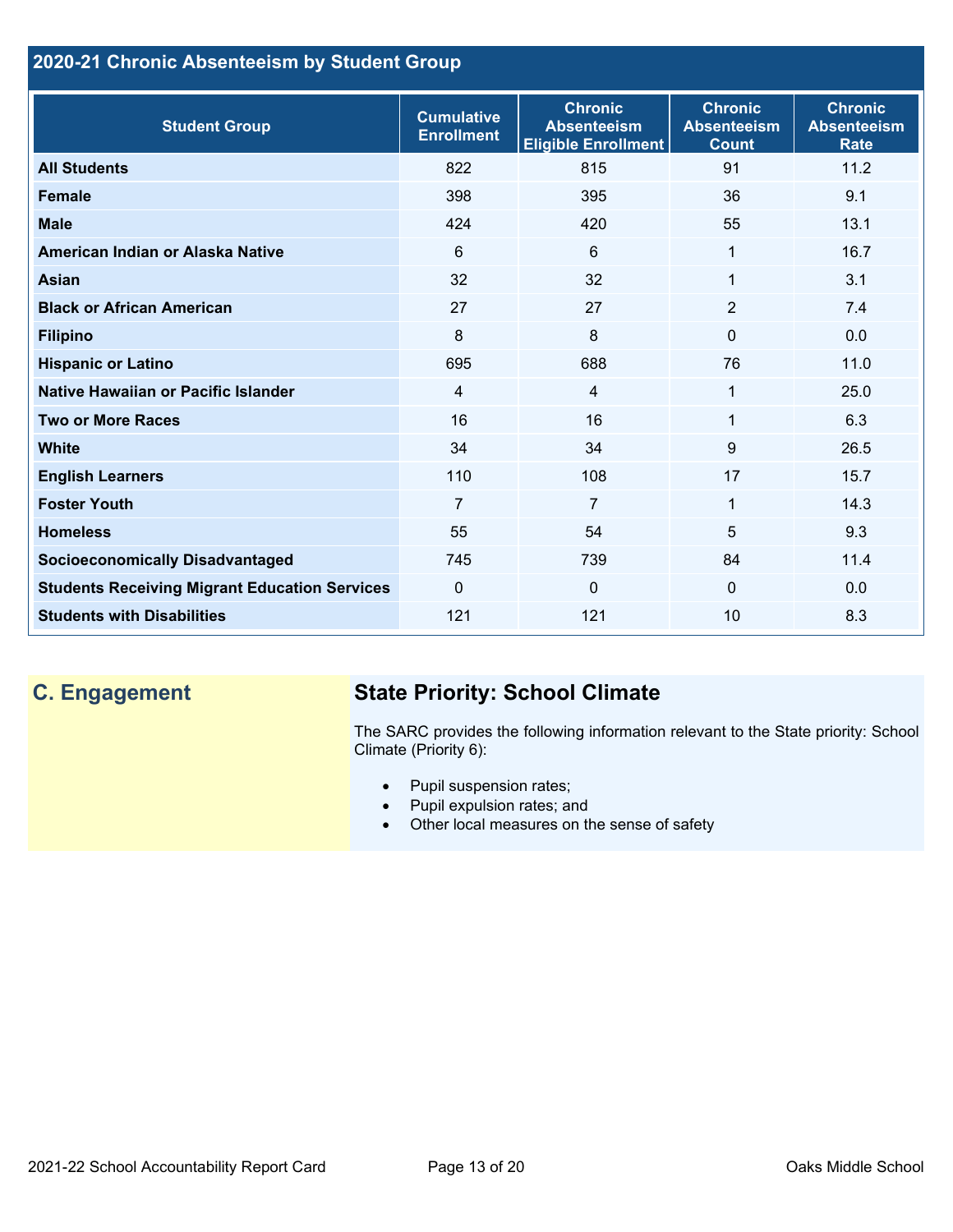#### **Suspensions and Expulsions**

This table displays suspensions and expulsions data collected between July through June, each full school year respectively. Data collected during the 2020-21 school year may not be comparable to earlier years of this collection due to differences in learning mode instruction in response to the COVID-19 pandemic.

| <b>Subject</b>     | <b>School</b><br>2018-19 | <b>School</b><br>2020-21 | <b>District</b><br>2018-19 | <b>District</b><br>2020-21 | <b>State</b><br>2018-19 | <b>State</b><br>2020-21 |
|--------------------|--------------------------|--------------------------|----------------------------|----------------------------|-------------------------|-------------------------|
| <b>Suspensions</b> | 6.41                     | 0.12                     | 2.98                       | 0.03                       | 3.47                    | 0.20                    |
| <b>Expulsions</b>  | 0.00                     | 0.00                     | 0.00                       | 0.00                       | 0.08                    | 0.00                    |

This table displays suspensions and expulsions data collected between July through February, partial school year due to the COVID-19 pandemic. The 2019-2020 suspensions and expulsions rate data are not comparable to other year data because the 2019-2020 school year is a partial school year due to the COVID-19 crisis. As such, it would be inappropriate to make any comparisons in rates of suspensions and expulsions in the 2019-2020 school year compared to other school years.

| <b>Subject</b>     | <b>School</b><br>2019-20 | <b>District</b><br>2019-20 | <b>State</b><br>2019-20 |
|--------------------|--------------------------|----------------------------|-------------------------|
| <b>Suspensions</b> | 2.21                     | 1.64                       | 2.45                    |
| <b>Expulsions</b>  | 0.00                     | 0.00                       | 0.05                    |

#### **2020-21 Suspensions and Expulsions by Student Group**

| <b>Student Group</b>                                 | <b>Suspensions Rate</b> | <b>Expulsions Rate</b> |
|------------------------------------------------------|-------------------------|------------------------|
| <b>All Students</b>                                  | 0.12                    | 0.00                   |
| <b>Female</b>                                        | 0.25                    | 0.00                   |
| <b>Male</b>                                          | 0.00                    | 0.00                   |
| American Indian or Alaska Native                     | 0.00                    | 0.00                   |
| <b>Asian</b>                                         | 0.00                    | 0.00                   |
| <b>Black or African American</b>                     | 0.00                    | 0.00                   |
| <b>Filipino</b>                                      | 0.00                    | 0.00                   |
| <b>Hispanic or Latino</b>                            | 0.14                    | 0.00                   |
| Native Hawaiian or Pacific Islander                  | 0.00                    | 0.00                   |
| <b>Two or More Races</b>                             | 0.00                    | 0.00                   |
| <b>White</b>                                         | 0.00                    | 0.00                   |
| <b>English Learners</b>                              | 0.91                    | 0.00                   |
| <b>Foster Youth</b>                                  | 0.00                    | 0.00                   |
| <b>Homeless</b>                                      | 0.00                    | 0.00                   |
| <b>Socioeconomically Disadvantaged</b>               | 0.00                    | 0.00                   |
| <b>Students Receiving Migrant Education Services</b> | 0.00                    | 0.00                   |
| <b>Students with Disabilities</b>                    | 0.00                    | 0.00                   |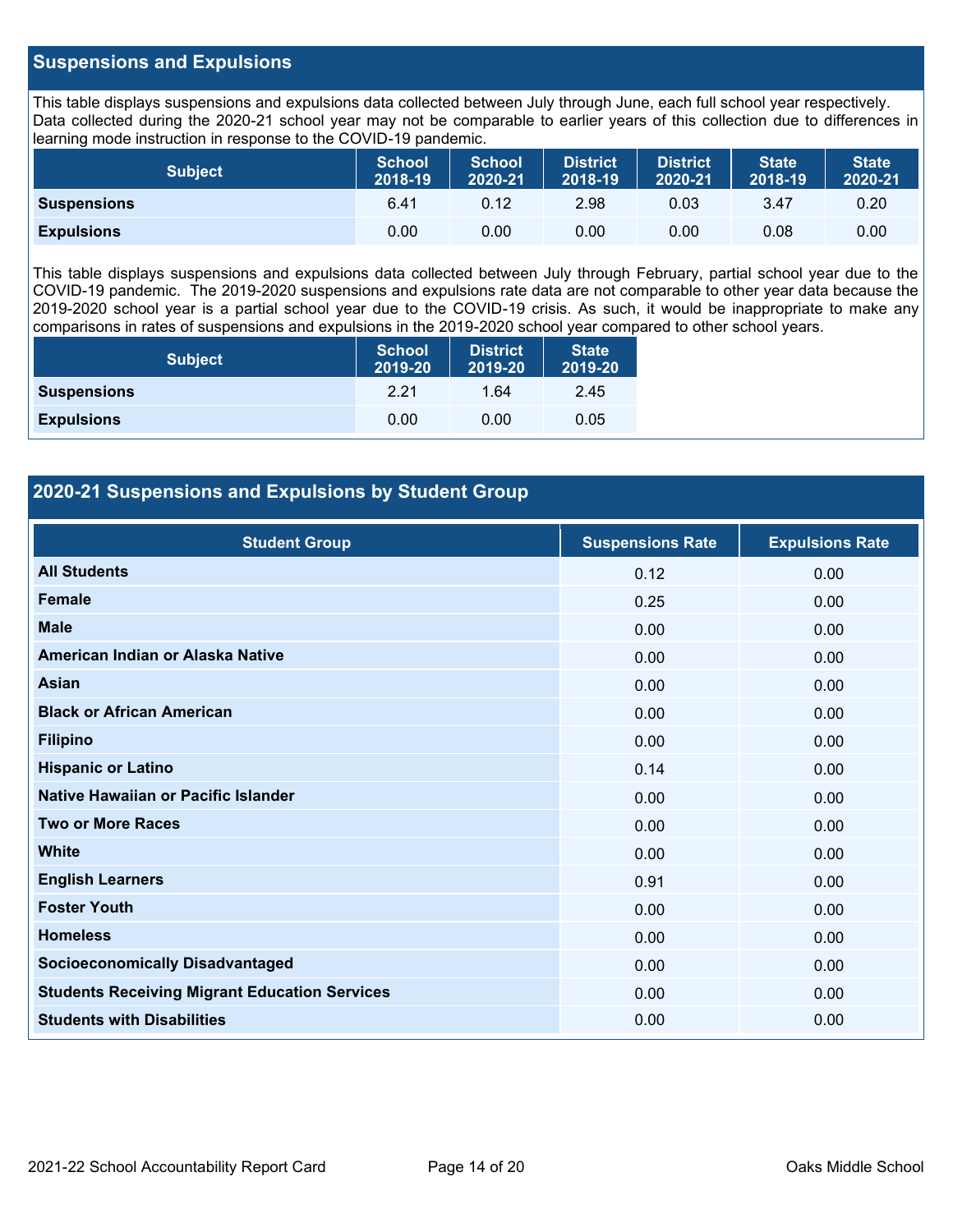#### **2021-22 School Safety Plan**

Oaks Middle School is committed to providing a safe, orderly school environment that is conducive to learning. The safety of our students and staff is a top priority. Oaks Middle School conducts the following safety and security drills throughout the school year: Fire Drills (Four (4) per year), Earthquake Drills Two (2) per year, Lockdown/Active Shooter Drills Two (2) per year, and AED drills Two (2) per year. Site feedback is gathered and documented in the form of a drill log after every drill to identify areas of strength and areas of our safety procedures that need improvement. Additionally, each classroom is equipped with an emergency backpack, the contents of which were updated and reviewed by staff in the Fall of 2021.

Students are regularly supervised before, after, and during school hours by staff and administration. We greet all of the students in the morning and they are required to enter through one main entrance. During the day, all main gates are locked and students are required to enter through one entrance that leads to our main office. Our Campus Safety Officer regularly checks all gates, hallways, and restrooms throughout the day. He also provides supervision before school, during passing periods, class periods, lunches, after school, and special events. All visitors must sign in at the front office using the Raptor system and wear a visitor's identification tag if moving to any other area of Oaks' campus.

Our site disaster preparedness teams meet annually to review their roles, and to address any concerns. The School Safety Plan is reviewed and updated each school year. Areas of this plan are discussed during staff meetings in August and throughout the school calendar year in committees. Procedures for safety and disaster planning are reviewed with the staff annually at a staff meeting prior to the opening of school each year. The plan was last reviewed with staff in August of 2021. Our Comprehensive School Safety Plan is reviewed annually by the School Site Council (SSC). SSC last reviewed and approved the plan in February of 2021. . At Oaks middle school we take the time to

#### **2018-19 Secondary Average Class Size and Class Size Distribution**

This table displays the 2018-19 average class size and class size distribution. The columns titled "Number of Classes" indicates how many classes fall into each size category (a range of total students per classroom). At the secondary school level, this information is reported by subject area rather than grade level.

| <b>Subject</b>               | <b>Average</b><br><b>Class</b><br><b>Size</b> | <b>1-22 Students</b> | Number of Classes with   Number of Classes with   Number of Classes with<br>23-32 Students | 33+ Students |
|------------------------------|-----------------------------------------------|----------------------|--------------------------------------------------------------------------------------------|--------------|
| <b>English Language Arts</b> | 27                                            | 6                    | 21                                                                                         | 8            |
| <b>Mathematics</b>           | 27                                            |                      | 19                                                                                         |              |
| <b>Science</b>               | 28                                            |                      | 19                                                                                         |              |
| <b>Social Science</b>        | 28                                            |                      | 21                                                                                         | b            |

#### **2019-20 Secondary Average Class Size and Class Size Distribution**

This table displays the 2019-20 average class size and class size distribution. The columns titled "Number of Classes" indicates how many classes fall into each size category (a range of total students per classroom). At the secondary school level, this information is reported by subject area rather than grade level.

| <b>Subject</b>               | <b>Average</b><br><b>Class</b><br><b>Size</b> | <b>1-22 Students</b> | Number of Classes with   Number of Classes with   Number of Classes with<br>23-32 Students | 33+ Students |
|------------------------------|-----------------------------------------------|----------------------|--------------------------------------------------------------------------------------------|--------------|
| <b>English Language Arts</b> | 28                                            |                      | 20                                                                                         | 8            |
| <b>Mathematics</b>           | 27                                            |                      | 21                                                                                         | 6            |
| <b>Science</b>               | 30                                            |                      | 19                                                                                         | 6            |
| <b>Social Science</b>        | 30                                            |                      | 19                                                                                         | 6            |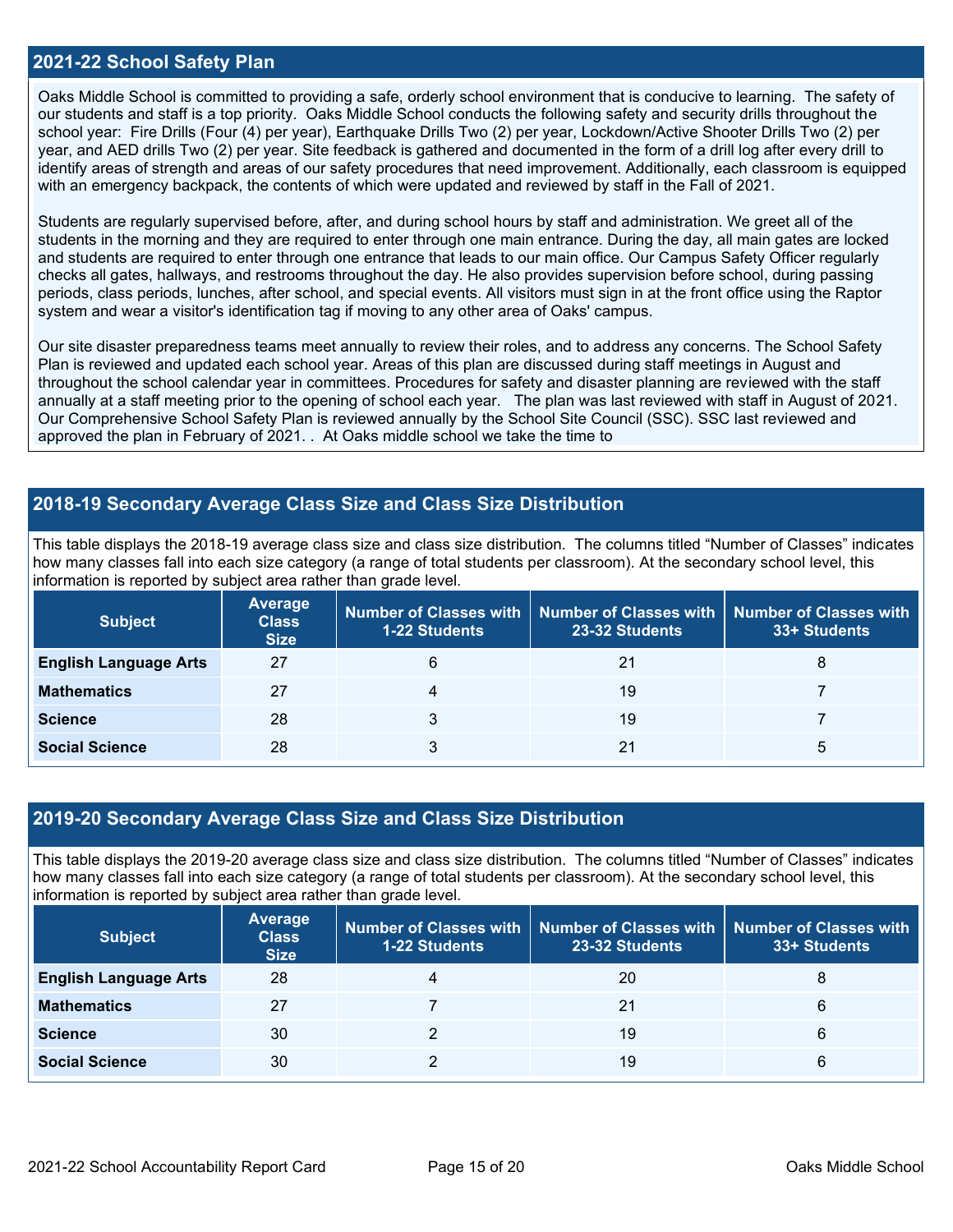#### **2020-21 Secondary Average Class Size and Class Size Distribution**

This table displays the 2020-21 average class size and class size distribution. The columns titled "Number of Classes" indicates how many classes fall into each size category (a range of total students per classroom). At the secondary school level, this information is reported by subject area rather than grade level.

| <b>Subject</b>               | <b>Average</b><br><b>Class</b><br><b>Size</b> | <b>1-22 Students</b> | Number of Classes with   Number of Classes with  <br>23-32 Students | $\mathsf I$ Number of Classes with $\mathsf I$<br>33+ Students |
|------------------------------|-----------------------------------------------|----------------------|---------------------------------------------------------------------|----------------------------------------------------------------|
| <b>English Language Arts</b> | 24                                            | 9                    | 26                                                                  |                                                                |
| <b>Mathematics</b>           | 29                                            |                      | 16                                                                  | 8                                                              |
| <b>Science</b>               | 29                                            |                      | 15                                                                  | 10                                                             |
| <b>Social Science</b>        | 30                                            |                      | 18                                                                  | 8                                                              |

#### **2020-21 Ratio of Pupils to Academic Counselor**

This table displays the ratio of pupils to Academic Counselor. One full time equivalent (FTE) equals one staff member working full time; one FTE could also represent two staff members who each work 50 percent of full time.

| <b>Title</b>                        | <b>Ratio</b> |
|-------------------------------------|--------------|
| <b>Pupils to Academic Counselor</b> | 798          |

#### **2020-21 Student Support Services Staff**

This table displays the number of FTE support staff assigned to this school. One full time equivalent (FTE) equals one staff member working full time; one FTE could also represent two staff members who each work 50 percent of full time.

| <b>Title</b>                                                         | <b>Number of FTE Assigned to School</b> |
|----------------------------------------------------------------------|-----------------------------------------|
| <b>Counselor (Academic, Social/Behavioral or Career Development)</b> |                                         |
| Library Media Teacher (Librarian)                                    | 0                                       |
| Library Media Services Staff (Paraprofessional)                      | 0                                       |
| <b>Psychologist</b>                                                  | 0                                       |
| <b>Social Worker</b>                                                 | 0                                       |
| <b>Speech/Language/Hearing Specialist</b>                            | 0                                       |
| <b>Resource Specialist (non-teaching)</b>                            | 0                                       |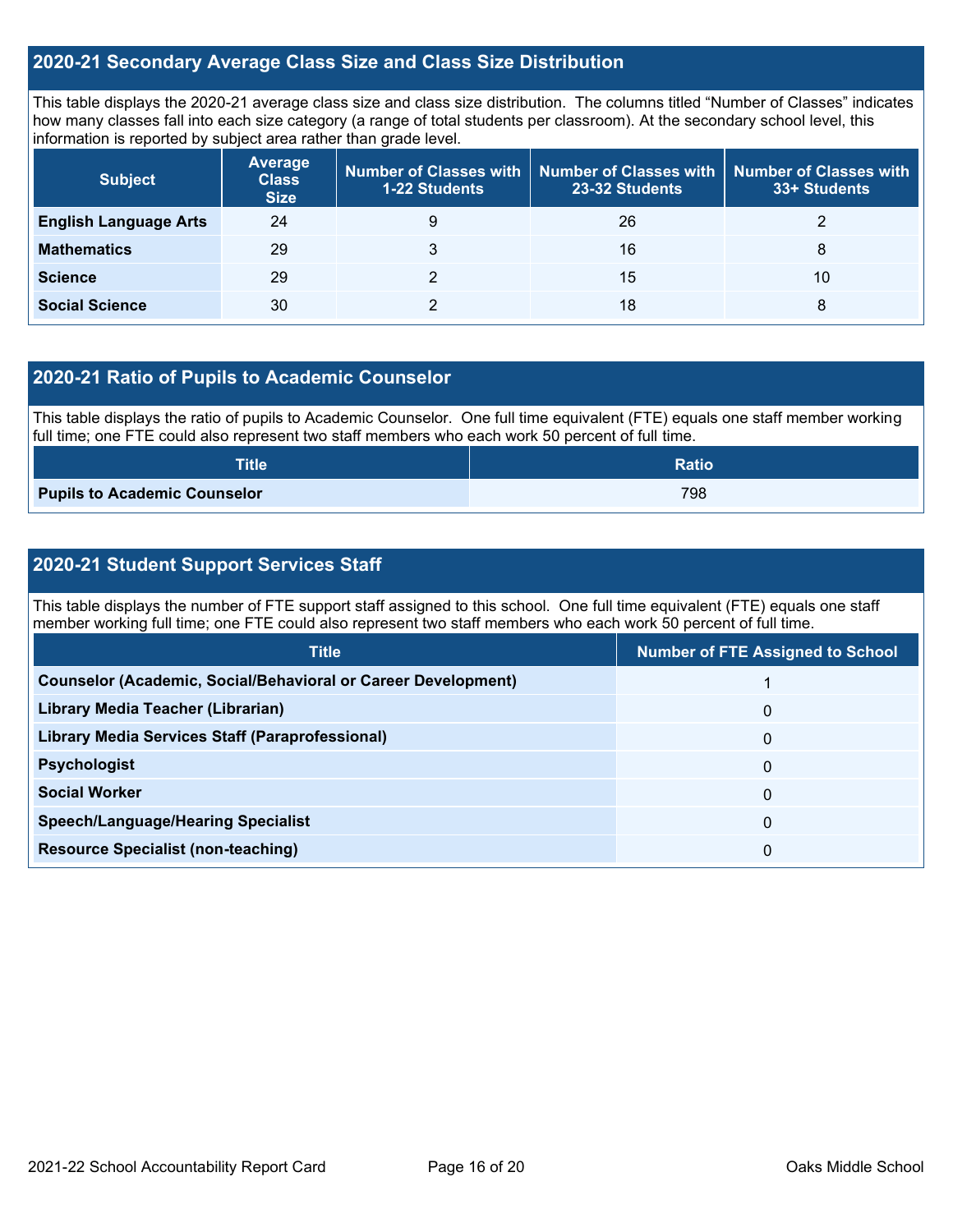#### **2019-20 Expenditures Per Pupil and School Site Teacher Salaries**

This table displays the 2019-20 expenditures per pupil and average teach salary for this school. Cells with N/A values do not require data.

| <b>Level</b>                                         | <b>Total</b><br><b>Expenditures</b><br><b>Per Pupil</b> | <b>Expenditures</b><br><b>Per Pupil</b><br>(Restricted) | <b>Expenditures</b><br><b>Per Pupil</b><br>(Unrestricted) | <b>Average</b><br><b>Teacher</b><br><b>Salary</b> |
|------------------------------------------------------|---------------------------------------------------------|---------------------------------------------------------|-----------------------------------------------------------|---------------------------------------------------|
| <b>School Site</b>                                   | 8075.66                                                 | 1336.95                                                 | 6738.70                                                   | 119,101.91                                        |
| <b>District</b>                                      | N/A                                                     | N/A                                                     | 1497.40                                                   | \$92,686                                          |
| <b>Percent Difference - School Site and District</b> | N/A                                                     | N/A                                                     | 127.3                                                     | 24.9                                              |
| <b>State</b>                                         |                                                         |                                                         | \$8.444                                                   | \$85,863                                          |
| <b>Percent Difference - School Site and State</b>    | N/A                                                     | N/A                                                     | $-22.5$                                                   | 32.4                                              |

#### **2020-21 Types of Services Funded**

Our School Site Council, Leadership Team, and our Parent Advisory committees (English Learner, GATE, and Students with Disabilities) work collaboratively to determine student needs and then prioritize the different categorical funds to provide the programs that will best benefit our student population. Services provided by these funds include a Data/Instructional Teacher On Assignment (TOA) to coordinate intervention services, provide instructional support, and assist with progress monitoring, Library Media Tech, Campus Security Officer, academic interventions before and after school, between the bell intervention (i-Lit) to support our English Language Learners, and providing zero period classes to allow students to take a second elective.

Our School Site Council and our Parent Advisory Committees monitor the school's expenditures throughout the year to ensure students are being served according to our strategic plan (School Plan for Student Achievement) and ensure that parents are being involved in all decision-making processes and communicated with on a regular basis.

### **2019-20 Teacher and Administrative Salaries**

This table displays the 2019-20 Teacher and Administrative salaries. For detailed information on salaries, see the CDE Certification Salaries & Benefits web page at [http://www.cde.ca.gov/ds/fd/cs/.](http://www.cde.ca.gov/ds/fd/cs/)

| Category                                             | <b>District</b><br><b>Amount</b> | <b>State Average</b><br>for Districts<br>in Same Category |
|------------------------------------------------------|----------------------------------|-----------------------------------------------------------|
| <b>Beginning Teacher Salary</b>                      | \$48,998                         | \$52,060                                                  |
| <b>Mid-Range Teacher Salary</b>                      | \$87,146                         | \$84,043                                                  |
| <b>Highest Teacher Salary</b>                        | \$105,113                        | \$107,043                                                 |
| <b>Average Principal Salary (Elementary)</b>         | \$138,892                        | \$133,582                                                 |
| <b>Average Principal Salary (Middle)</b>             | \$141,565                        | \$138,803                                                 |
| <b>Average Principal Salary (High)</b>               | \$0                              | \$133,845                                                 |
| <b>Superintendent Salary</b>                         | \$319,095                        | \$240,628                                                 |
| <b>Percent of Budget for Teacher Salaries</b>        | 37%                              | 35%                                                       |
| <b>Percent of Budget for Administrative Salaries</b> | 6%                               | 5%                                                        |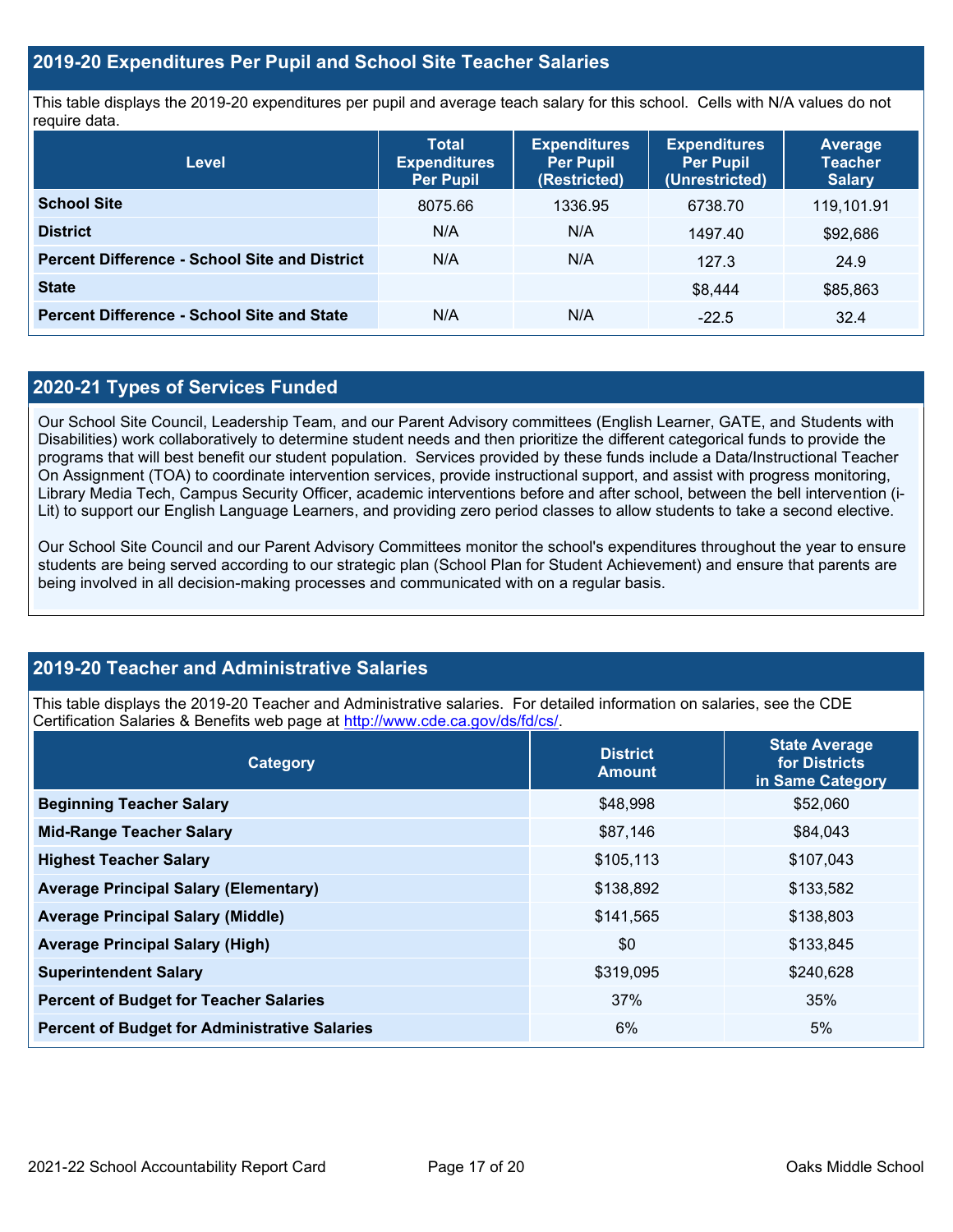#### **Professional Development**

The Ontario-Montclair School District offers research-based, ongoing professional development for certificated, classified, and management employees aligned with the district's long-term goals. Professional development (PD) is designed to help employees enhance their knowledge and develop the needed skills to provide quality services in order to maximize student learning and achievement. Professional development courses and programs are developed and coordinated through the Teaching and Learning Department as well as at each school site and provide training in the curricular areas of Reading/Language Arts, Science, Social Studies, and Math to all teachers and administrators throughout the district.

Professional development at the site and district levels addresses the core curriculum, instructional strategies, standards-based instruction, and classroom management driven by student assessment data. In addition, the district-level professional development includes workshop sessions and classroom support for beginning teachers (BTSA), technology training, leadership development for administrators, compliance-related workshops, and a variety of job-specific and mandated training for classified employees. Coaches/TOA's are trained by the district to provide ongoing support at each site to ensure the implementation of the curriculum in each classroom. Following each benchmark assessment, department teams participate in the Professional Learning Communities (PLC) process. During the PLC process, teachers analyze the results of the most recent common assessments, discuss strategies to re-teach concepts that need additional support by a majority of the students, and develop implementation plans to re-teach the concepts. Staff members participate in professional development and/or Professional Learning Communities on the first and third Tuesday of each month. PD topics include but are not limited to WICOR, Reading Strategies, iLit, Constructive Response, Focus Note-taking, Interactive Notebooks, EL Strategies, Positive Behavior, and Social-Emotional Learning. . Teachers are assigned planning days so they can meet in PLCs, teachers also have common preps to allow for additional planning and training.

This table displays the number of school days dedicated to staff development and continuous improvement.

| <b>Subject</b>                                                                  |  | 2019-20   2020-21   2021-22 |
|---------------------------------------------------------------------------------|--|-----------------------------|
| Number of school days dedicated to Staff Development and Continuous Improvement |  |                             |

# **Ontario-Montclair School District 2020-21 Local Accountability Report Card (LARC) Addendum**

## **Local Accountability Report Card (LARC) Addendum**

**2020-21 Local Accountability Report Card (LARC) Addendum Overview**



On July 14, 2021, the California State Board of Education (SBE) determined that the California Department of Education (CDE) will use the SARC as the mechanism to conduct a one-time data collection of the LEA-level aggregate test results of all school's local assessments administered during the 2020–2021 school year in order to meet the federal Every Students Succeeds Act (ESSA) reporting requirement for the Local Educational Agency Accountability Report Cards (LARCs).

Each local educational agency (LEA) is responsible for preparing and posting their annual LARC in accordance with the federal ESSA. As a courtesy, the CDE prepares and posts the LARCs on behalf of all LEAs.

Only for the 2020–2021 school year and the 2020–2021 LARCs, LEAs are required to report their aggregate local assessments test results at the LEA-level to the CDE by populating the tables below via the SARC. These data will be used to meet the LEAs' federal requirement for their LARCs. Note that it is the responsibility of the school and LEA to ensure that all student privacy and suppression rules are in place when reporting data in Tables 3 and 4 in the Addendum, as applicable.

The tables below are not part of the SBE approved 2020–2021 SARC template but rather are the mechanism by which these required data will be collected from LEAs.

For purposes of the LARC and the following tables, an LEA is defined as a school district, a county office of education, or a direct funded charter school.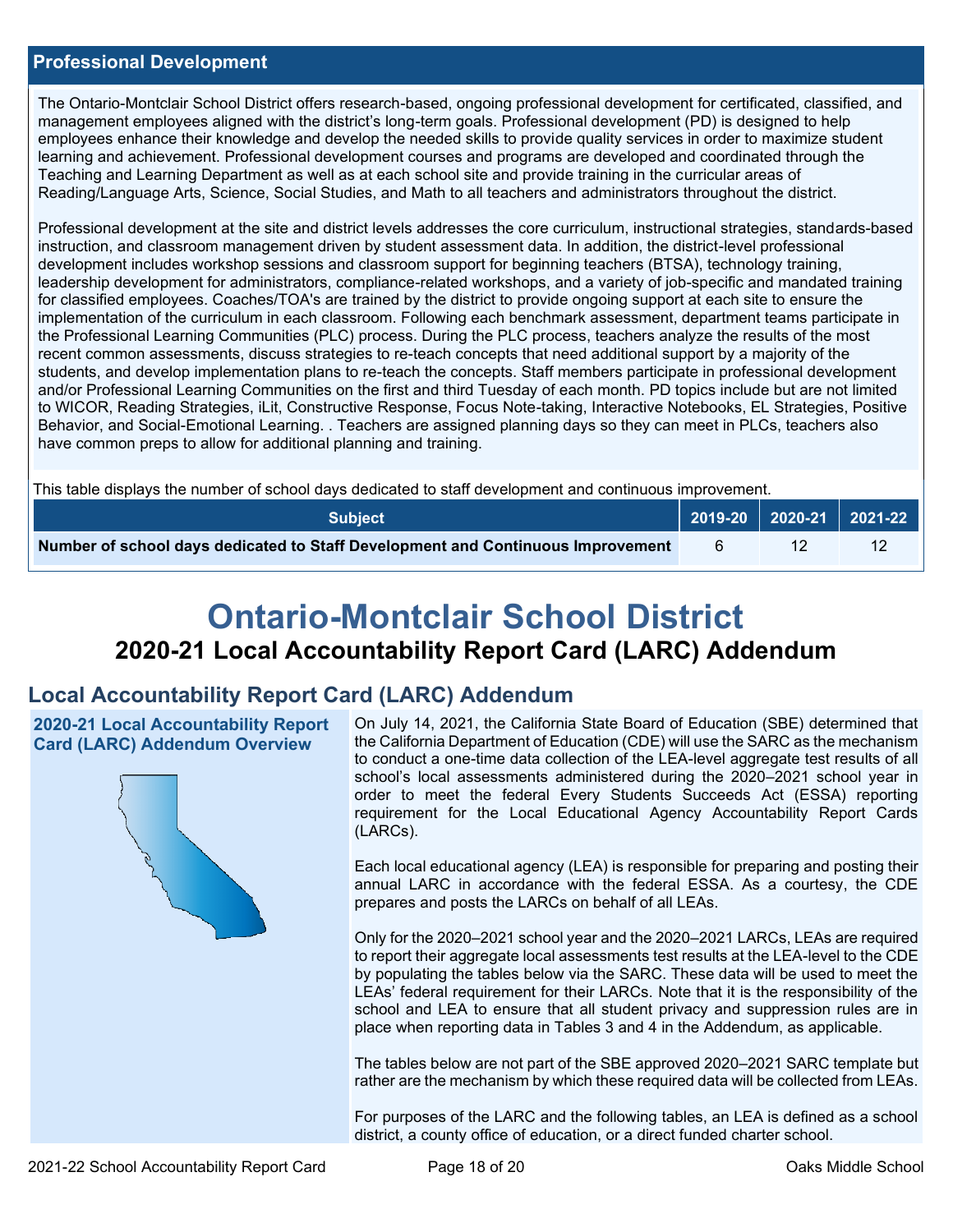| 2021-22 District Contact Information |                                   |  |
|--------------------------------------|-----------------------------------|--|
| <b>District Name</b>                 | Ontario-Montclair School District |  |
| <b>Phone Number</b>                  | $(909)$ 459-2500                  |  |
| Superintendent                       | Dr. James Q. Hammond              |  |
| <b>Email Address</b>                 | info@omsd.net                     |  |
| <b>District Website Address</b>      | https://www.omsd.net              |  |

### **2020-21 CAASPP Test Results in ELA by Student Group**

This table displays CAASPP test results in ELA by student group for students grades three through eight and grade eleven taking and completing a state-administered assessment. The CDE will populate this table for schools in cases where the school administered the CAASPP assessment. In cases where the school administered a local assessment instead of CAASPP, the CDE will populate this table with "NT" values, meaning this school did not test students using the CAASPP. See the local assessment(s) table for more information.

| <b>CAASPP</b><br><b>Student Groups</b>               | <b>CAASPP</b><br><b>Total</b><br><b>Enrollment</b> | <b>CAASPP</b><br><b>Number</b><br><b>Tested</b> | <b>CAASPP</b><br><b>Percent</b><br><b>Tested</b> | <b>CAASPP</b><br><b>Percent</b><br><b>Not Tested</b> | <b>CAASPP</b><br><b>Percent</b><br><b>Met or</b><br><b>Exceeded</b> |
|------------------------------------------------------|----------------------------------------------------|-------------------------------------------------|--------------------------------------------------|------------------------------------------------------|---------------------------------------------------------------------|
| <b>All Students</b>                                  | 12994                                              | <b>NT</b>                                       | <b>NT</b>                                        | <b>NT</b>                                            | <b>NT</b>                                                           |
| <b>Female</b>                                        | 6378                                               | <b>NT</b>                                       | <b>NT</b>                                        | <b>NT</b>                                            | <b>NT</b>                                                           |
| <b>Male</b>                                          | 6616                                               | <b>NT</b>                                       | <b>NT</b>                                        | <b>NT</b>                                            | <b>NT</b>                                                           |
| American Indian or Alaska Native                     | 92                                                 | <b>NT</b>                                       | <b>NT</b>                                        | <b>NT</b>                                            | <b>NT</b>                                                           |
| <b>Asian</b>                                         | 257                                                | <b>NT</b>                                       | <b>NT</b>                                        | <b>NT</b>                                            | <b>NT</b>                                                           |
| <b>Black or African American</b>                     | 394                                                | <b>NT</b>                                       | <b>NT</b>                                        | <b>NT</b>                                            | <b>NT</b>                                                           |
| <b>Filipino</b>                                      | 81                                                 | <b>NT</b>                                       | <b>NT</b>                                        | <b>NT</b>                                            | <b>NT</b>                                                           |
| <b>Hispanic or Latino</b>                            | 11629                                              | <b>NT</b>                                       | <b>NT</b>                                        | <b>NT</b>                                            | <b>NT</b>                                                           |
| <b>Native Hawaiian or Pacific Islander</b>           | 31                                                 | <b>NT</b>                                       | <b>NT</b>                                        | <b>NT</b>                                            | <b>NT</b>                                                           |
| <b>Two or More Races</b>                             | 140                                                | <b>NT</b>                                       | <b>NT</b>                                        | <b>NT</b>                                            | <b>NT</b>                                                           |
| <b>White</b>                                         | 370                                                | <b>NT</b>                                       | <b>NT</b>                                        | <b>NT</b>                                            | <b>NT</b>                                                           |
| <b>English Learners</b>                              | 2756                                               | <b>NT</b>                                       | <b>NT</b>                                        | <b>NT</b>                                            | <b>NT</b>                                                           |
| <b>Foster Youth</b>                                  | 73                                                 | <b>NT</b>                                       | <b>NT</b>                                        | <b>NT</b>                                            | <b>NT</b>                                                           |
| <b>Homeless</b>                                      | 2320                                               | <b>NT</b>                                       | <b>NT</b>                                        | <b>NT</b>                                            | <b>NT</b>                                                           |
| <b>Military</b>                                      | 0                                                  | $\mathbf 0$                                     | $\mathbf 0$                                      | $\overline{0}$                                       | $\mathbf{0}$                                                        |
| <b>Socioeconomically Disadvantaged</b>               | 11552                                              | <b>NT</b>                                       | <b>NT</b>                                        | <b>NT</b>                                            | <b>NT</b>                                                           |
| <b>Students Receiving Migrant Education Services</b> | 0                                                  | 0                                               | $\Omega$                                         | $\mathbf 0$                                          | $\mathbf{0}$                                                        |
| <b>Students with Disabilities</b>                    | 1919                                               | <b>NT</b>                                       | <b>NT</b>                                        | <b>NT</b>                                            | <b>NT</b>                                                           |